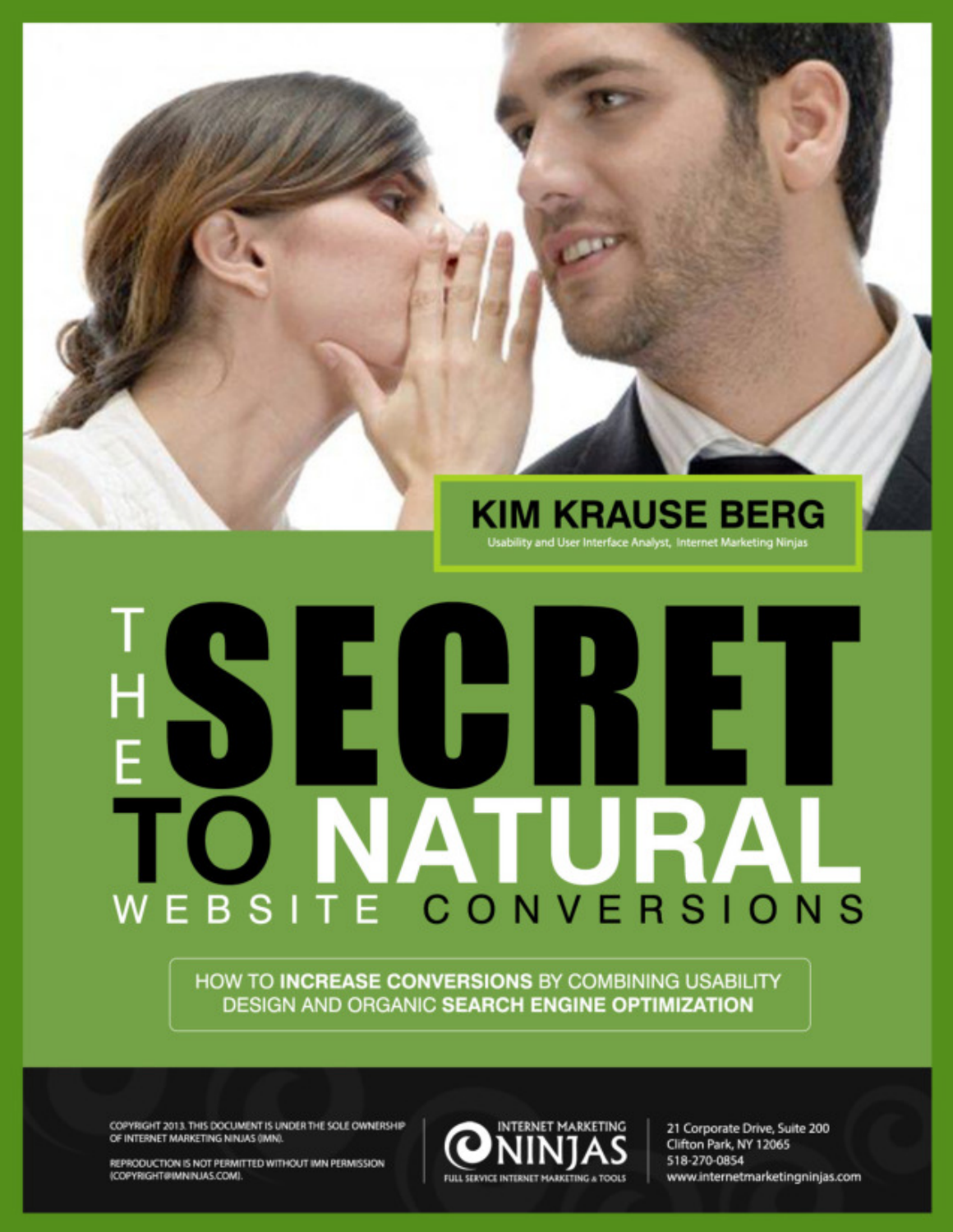



### **Table Of Contents**

| <b>CHAPTER</b>                  | <b>PAGE</b>    |
|---------------------------------|----------------|
| Introduction                    | $\mathbf{1}$   |
| <b>Meet the Mighty Homepage</b> | $\overline{2}$ |
| Who                             | 5              |
| <b>Where</b>                    | 8              |
| What                            | 13             |
| When                            | 18             |
| Why                             | 21             |
| How                             | 25             |
| <b>Wrap Up</b>                  | 30             |
| <b>What Next?</b>               | 33             |
| <b>Bio</b>                      | 34             |

Copyright 2013. This document is under the sole ownership of Internet Marketing Ninjas (IMN). Reproduction is not permitted without IMN permission (copyright@imninjas.com).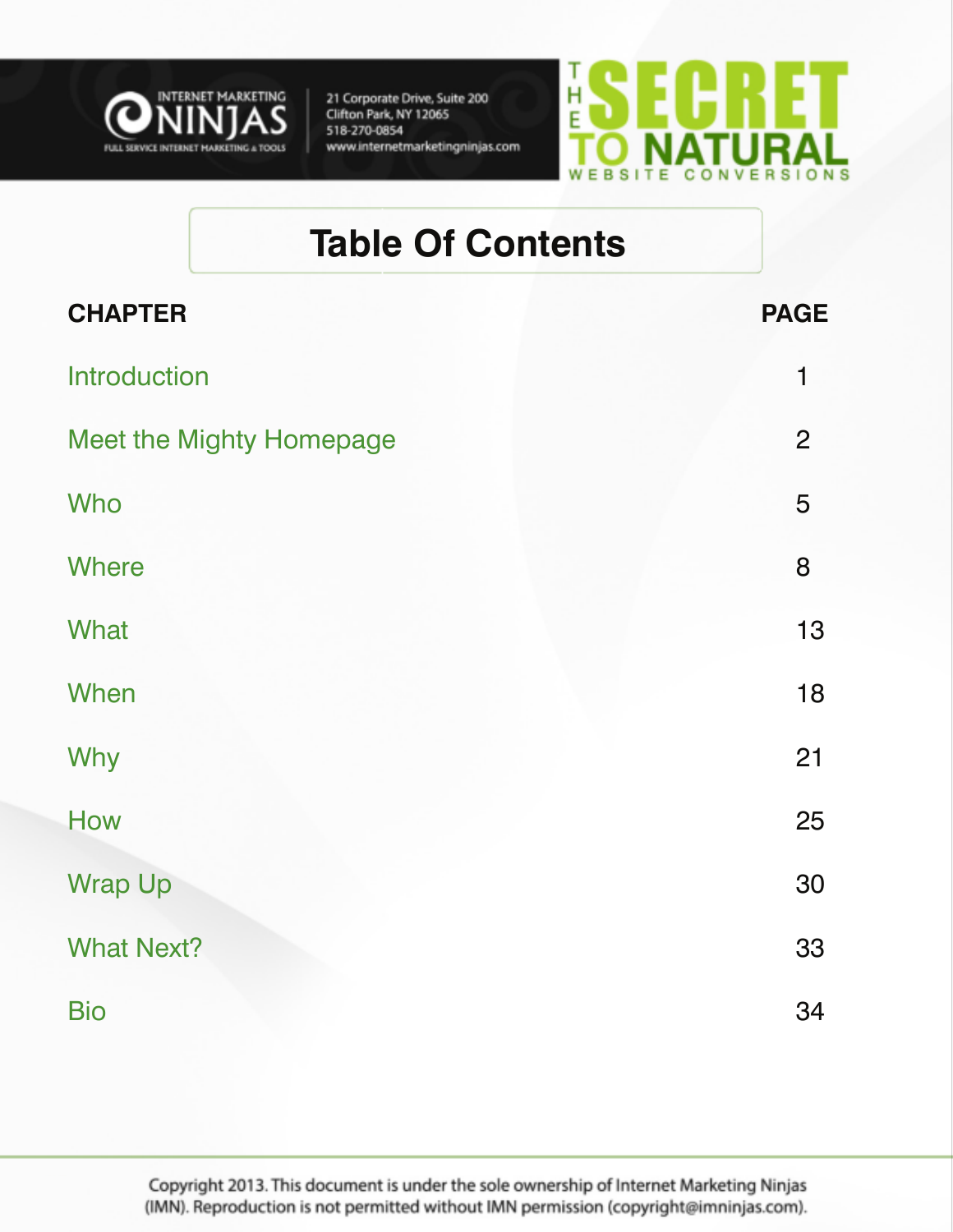



### **Introduction**

#### **The Magical Secret to Natural Site Conversions for Usability and SEO**

The techniques I'm about to share with you are the result of over seventeen years working in the search engine optimization and user experience web design fields. I use them because they work and I'm lazy.

Beginning around 2001, I referred to my combination of Usability and SEO web site design as "holistic" It makes sense because to view things holistically means to view them from every angle. The goal is to consider every possibility and use this information to make better choices.

Those in the holistic health fields say their approach is to **treat the cause, not the symptoms.** The same is true for a natural approach to web design and search engine optimization. Hundreds of thousands of investment dollars are poured into fixing search engine rank and making an impression on search engines so that certain pages accurately meet search queries. Alongside this are web site redesigns and adjustments for better brand awareness, user experience and social buzz.

To my way of thinking, it makes far more sense to invest in building web sites properly from the start. This requires understanding about how search engines "see" web sites. It also requires having a deeper knowledge of your site visitors' habits and needs. Search engines want this same information, so why not tackle both at the same time?

Most of the information you'll find here doesn't require any extra HTML code. Where it might, I will give you the example code. You don't need any advanced expertise to follow the suggestions in this ebook. All you need is the ability to write.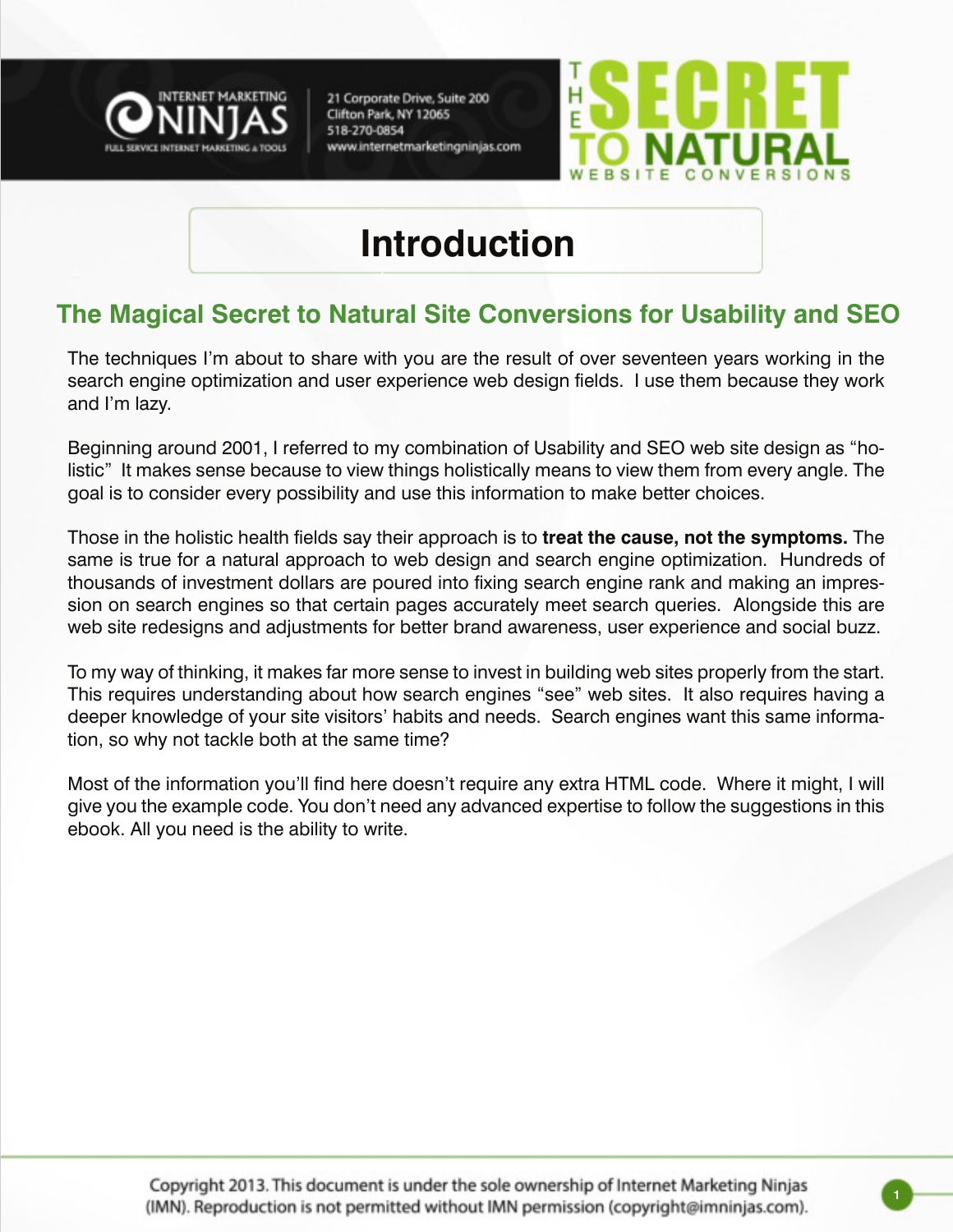



### **Meet the Mighty Homepage**

#### **Make a good impression for search engines and site visitors.**

The easiest way to increase web site conversions is by writing text content that can answer these questions – Who, Where, What, When, Why and How. This simple approach works for search engines and people. You won't need to do anything with your Meta information or web page source code. The techniques you'll learn here are always done with text, which search engines rely on to understand the theme of your web site. Text is easy for screen reader software and requires no extra plug-in for visitors to read it.



### **Why Text?**

Visuals alone won't tell the whole story or identify who the products are for.

Text is important. "Content is King", but text content pleases the entire kingdom. Text is appreciated by your first time visitors because your web page appeared in search engine results in response to their search query. You have  $3 - 5$  seconds to prove they arrived at the right place, that you have what they came for, and that you have other cool stuff that will convince them to stay. Text that increases the types

of conversions you seek will motivate, inspire, gain trust, create confidence and show off your gems. It also loads faster and is easy to optimize for organic SEO.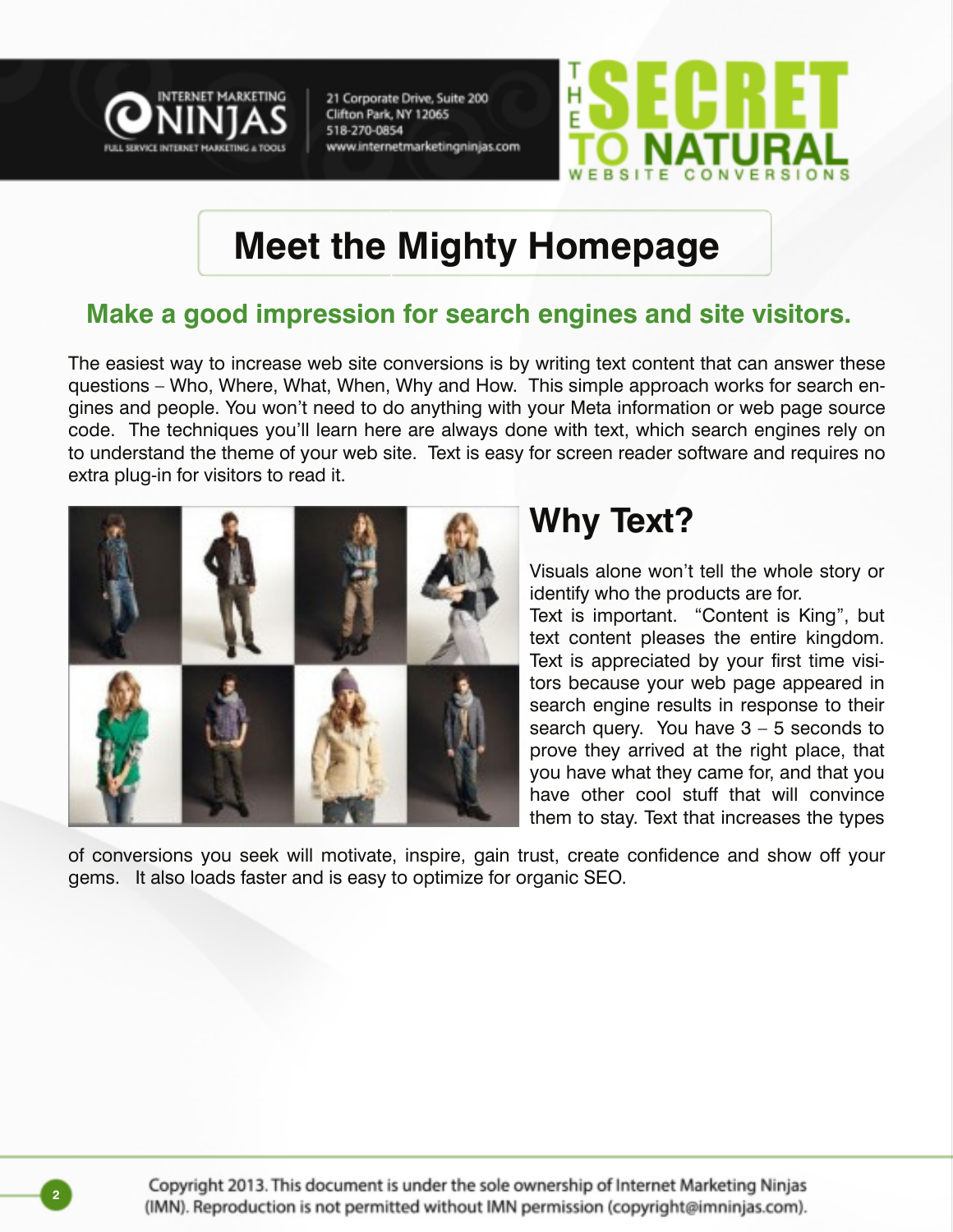



### **What Text Do I Apply for Conversion Enhancments?**

By text I'm referring to your homepage content that search engines can read and humans can read or listen to from screen readers. This includes:

- Introductory content
- • Headings
- • Sub-headings
- • Taglines or slogans
- Navigation links
- • Embedded text link anchor text
- • Picture captions
- • Product descriptions
- **Quick link**
- **Footer text**
- **Bullet points**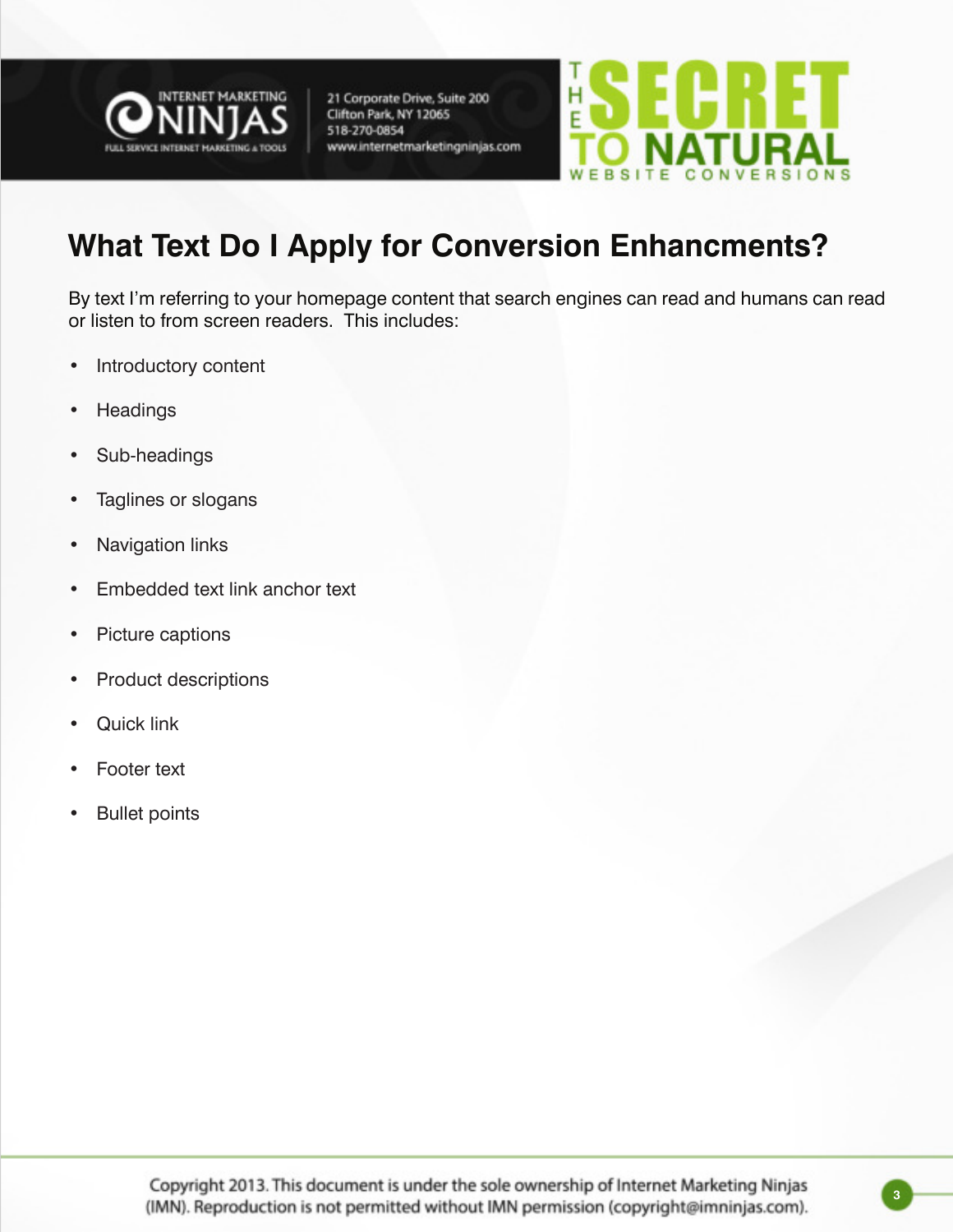



### **Be Original**

Here is another important rule to apply in your web design and marketing strategies.

Don't copy what your competitors do.

Of course you have been doing competitive analysis into their top keywords and borrowing some of their nifty looking design ideas, but how would you know if what they're doing is wrong?

Not all marketing advice is sound advice and sometimes it's even damaging to a brand or your chances at search engine acceptance. More importantly, their business and site requirements will be different than your own. Be unique and follow your own requirements.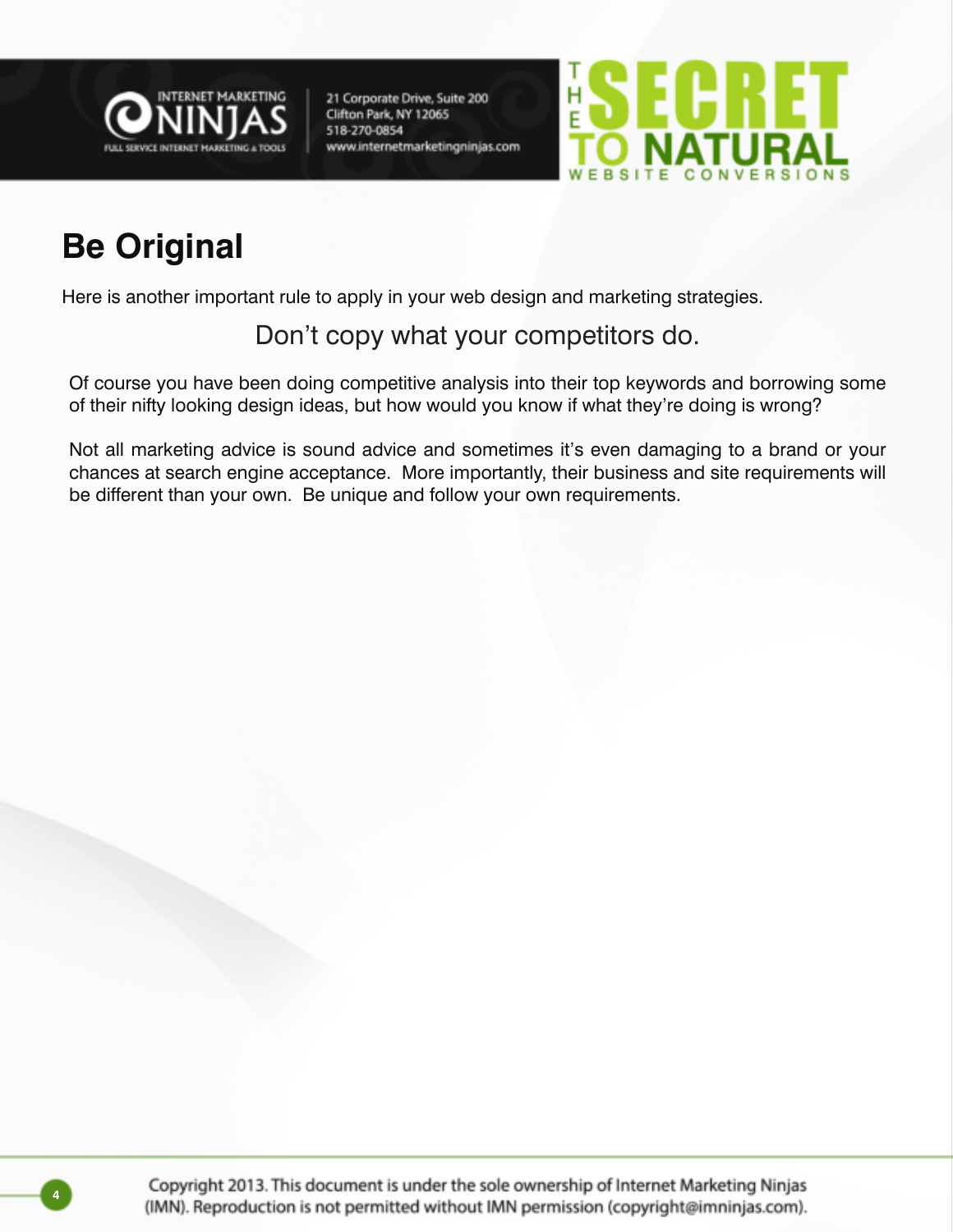



### **Who**

#### **The most neglected design element.**

Some of the most remarkable discoveries I've made during usability testing are homepages that forget to tell search engines and visitors WHO they are. Their logo with the company or web site name is in an image that search engines won't see (nor will special needs visitors using screen reading devices.) Sometimes a company name is tucked all the way down in the footer in a tiny font with low contrast color.



**FLASH pages don't offer text opportunities for search engines or customer confidence.**

The second, more powerful detail is addressing WHO your intended visitors are in ways that show you expect them and are ready to guide them to what they seek. Who can use your web site? Who can buy from you? Who recommends your site? Who are your leading customers or clients?

Fashion clothing web sites are wildly popular for frustrating customers because they ignore organic search marketing and usability standards in favor of creative visuals. Their designers like FLASH and rely on visuals to tell their story, using the least amount of words as possible or non-descript labels such as "men" and "women". If I'm a tall man, do they have something for me? If I'm a budget-driven "fashionista," do they have sales?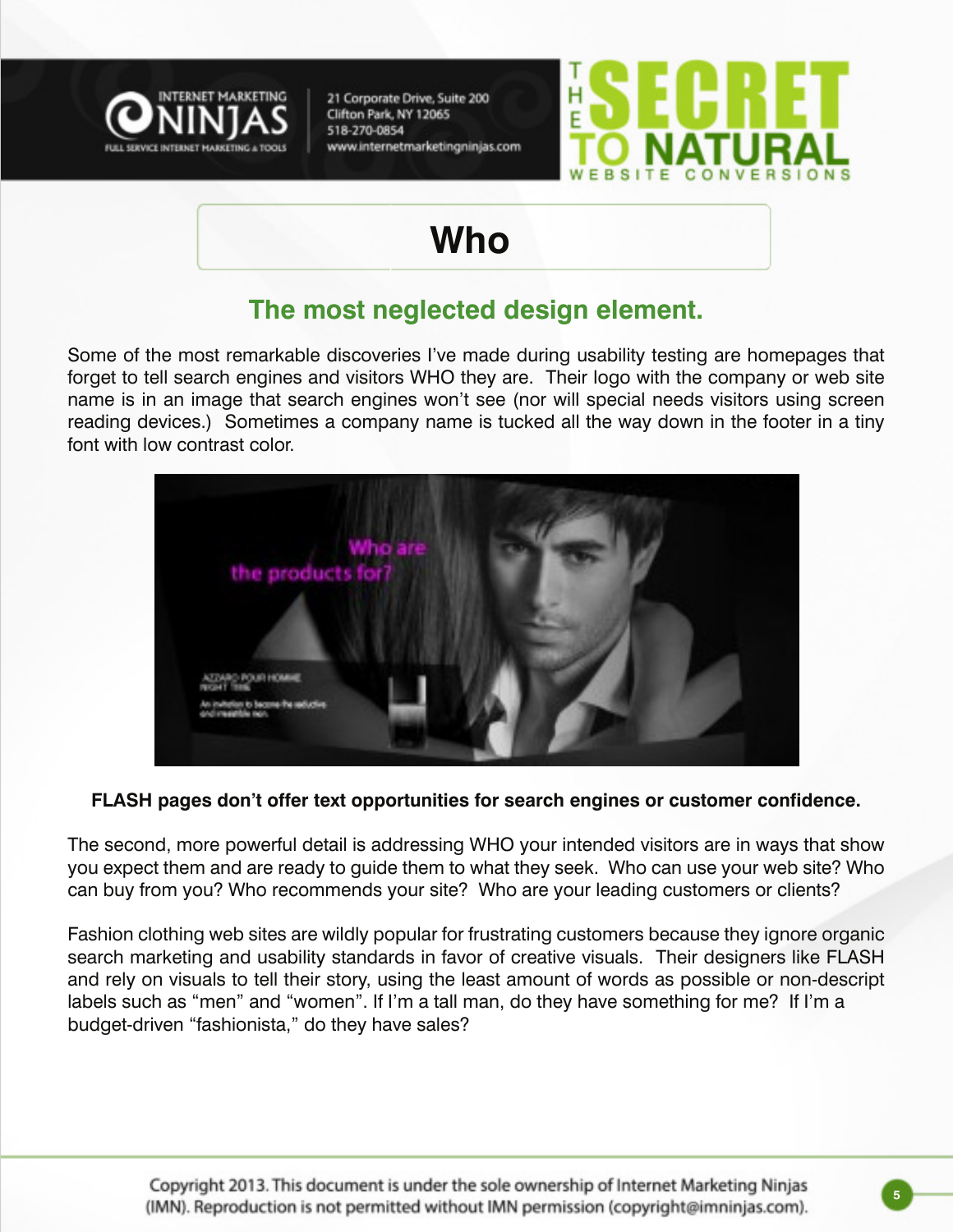



Images alone don't answer all the questions your customers have.

Here's how to increase conversions for the WHO requirement. Remember, these suggestions are for your text only.

- Identify your company, brand or web site name three times on the homepage, preferably with two of the occurrences above the page fold. The footer can count for one but try to make it easy to see.
- Describe who your targeted users are by identifying them. "American girls, age  $10 16$ ", "Medical students", "job opportunities for [insert who]," etc. When you have different sales funnels based on separate user types, it's important to identify them and signal where they should go on your site.
- If someone is searching for a "whom," who is it? A "Who" can be a brand name, dealer, store near you, famous person, clients you represent, and more.
- • Who can use your web site if there are age restrictions or other limiting factors? The idea here is to not waste anyone's time. Search engines are used to hunt for a huge variety of items, sites, information, clubs, etc. Avoid high bounce rates and pre-qualify search queries by describing who may be prevented from accessing your information. Search engines look for signals. Conversions don't occur on pages with high bounce rates.
- Searchers look for themselves on your web site. The more ways you can describe who your web site is designed for, the more likely they will feel welcome and stay. This is especially handy in situations where products are luxury items, or for a specific niche or need, such as healthcare, local interests, pet owners, students, etc.
- Who are your clients? Who uses your software? A pile of image logos is not helpful here. Highlight certain choices, write something persuasive or inspiring, throw in a picture and add a caption.
- Use category labels to identify WHO opportunities.
- User instructions and warnings are places to try. Who can't register? Separate user instructions by user type.
- Who can your visitors follow in social networking sites? Might it be your brand name or the CEO?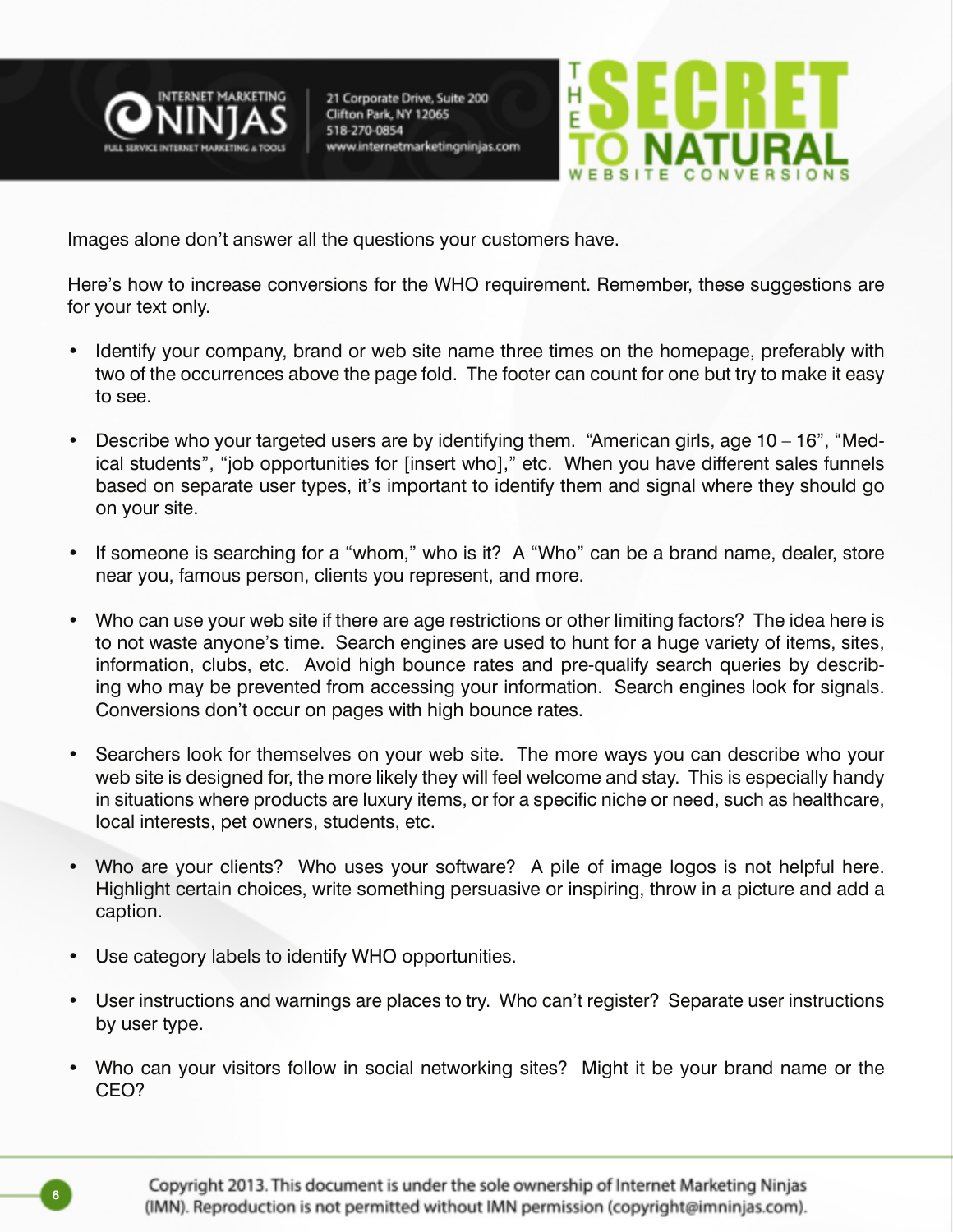



• Direct your visitors by identifying who can purchase from your site, sign up to be an affiliate, who you can't provide shipping or specific products to and who the sales are targeted to such as particular sizes, brands and ages.

As you can see, there are plenty of opportunities to enhance your conversions by being sure to identify who you are and who you wish to target. People like to be identified, welcomed, guided, rewarded, motivated and inspired during their visit to your web site. Your biggest chances at increasing conversion rates will be in the small details, in subtle but powerful areas of text on the homepage. Start experimenting. Test your results. Fine tune your keywords and terminology.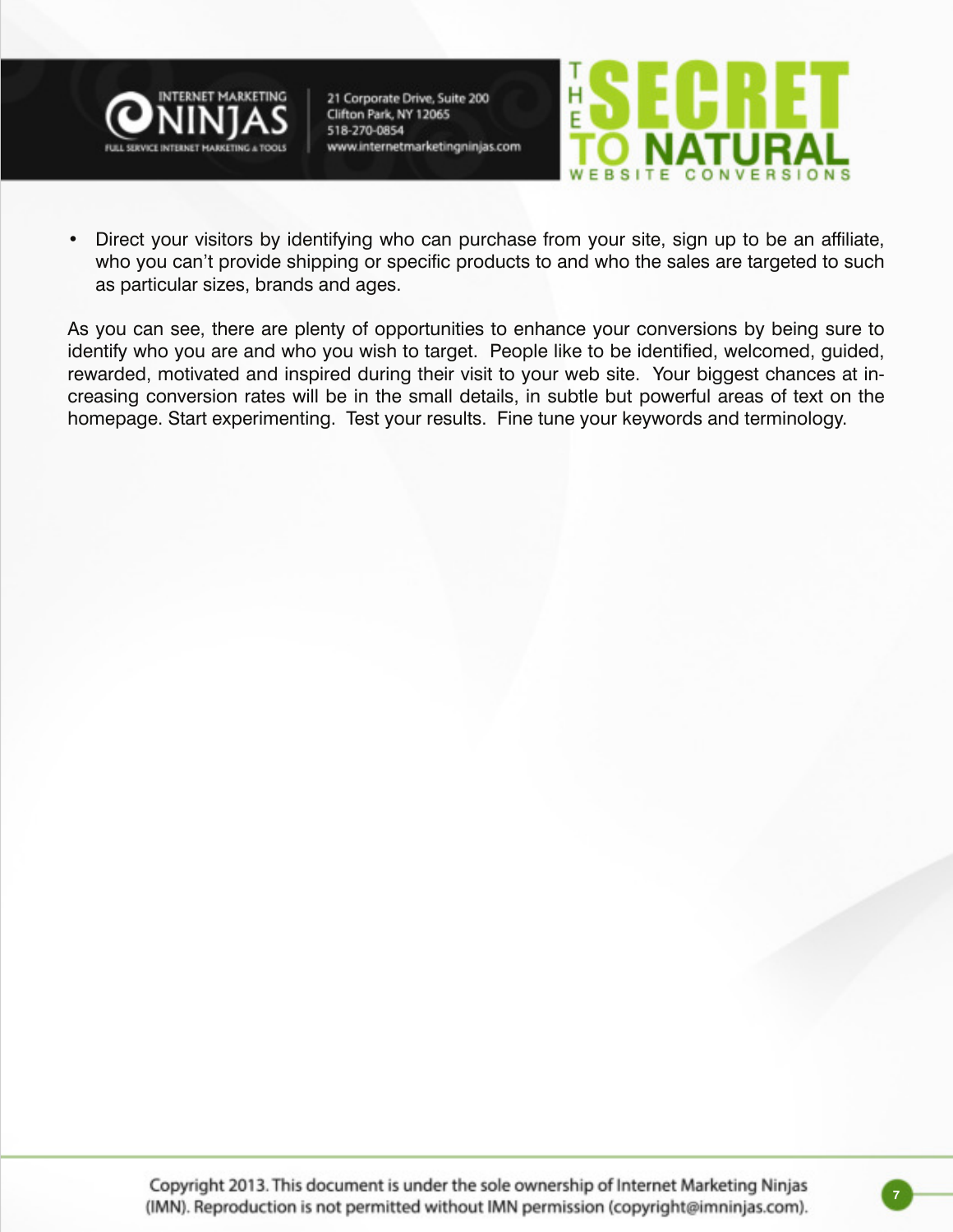



### **Where**

#### **Your web site visitors and search engines are not mind readers.**

Remember when I mentioned how often web site homepages don't put their company name anywhere in their text? They also seem to believe we all know where they are geographically. The next disappearing act on homepages is where the company is located. There are special instances where this information is best hidden, but for most of you, where your business is located is important to both search engines and your web site's guests.

The "secret" to what I'm showing you is nothing more than answering questions in your text content that search engines and humans can see. Today's search queries are advanced enough so that a search engine not only understands a question you ask of it, but will take you to the page that contains the question with the answer that is most favored.

Your goal is to be that highly ranked page with the answers.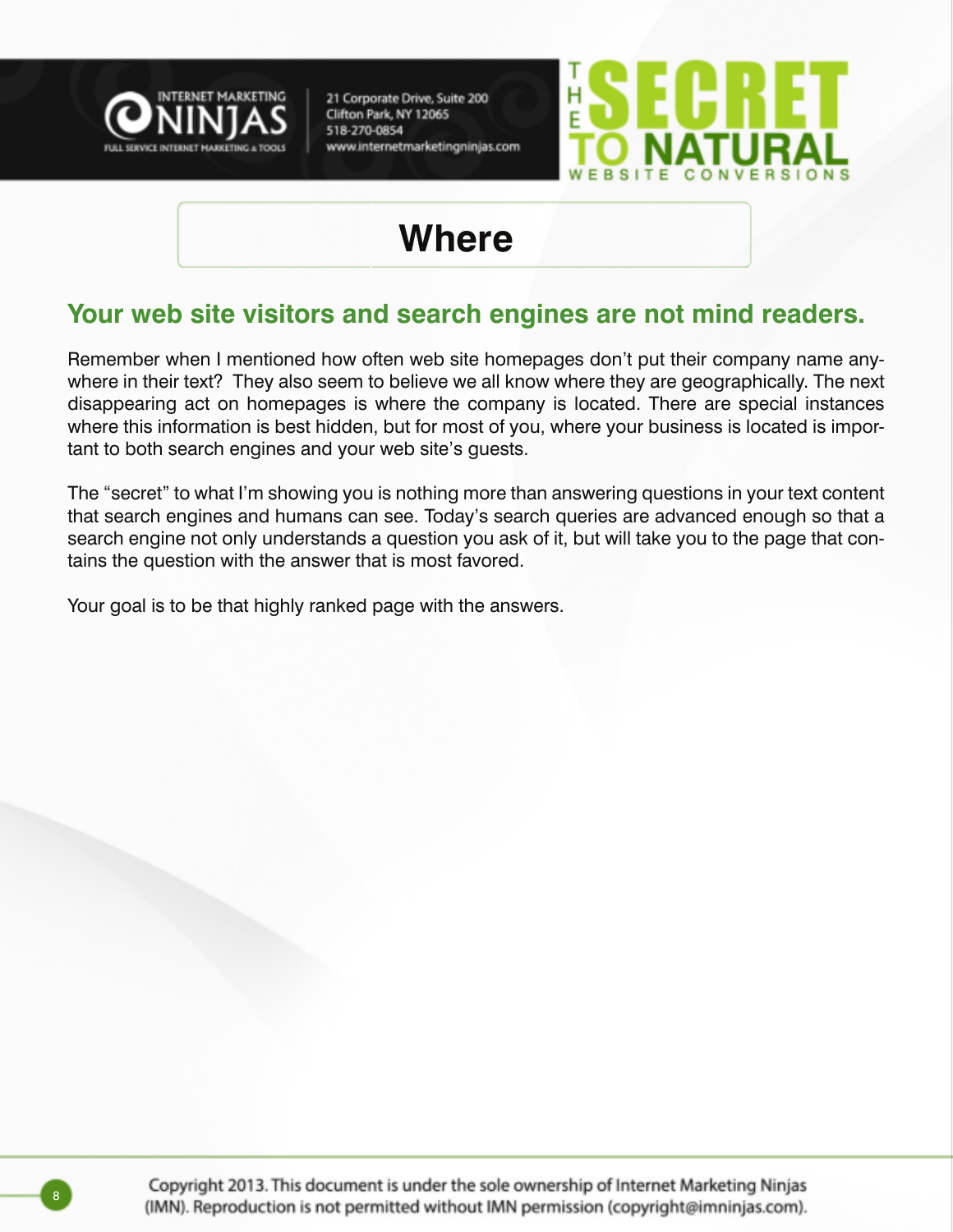



### **Why Does Where Matter To Conversions?**

Sadly, where you claim to be located does hold weight for some people in certain industries. Take medical advice for example. To Western users, a pharmaceutical, medical, or health-related site will appear more legitimate if it claims to be based in a Western country. Of course, a website can *claim* to be from anywhere, so one of the less common (but still practiced) "black hat" SEO techniques is to claim to be based in a country in which they are not actually located. To be considered a reputable web site for online Western medical advice or doctor recommendations, searchers are more likely to trust a USA or UK based web site.

The closer the company is to the type of product or service of which it claims to be an expert, the more credible it is perceived to be. Knowing this, sometimes an address is faked and the business is nowhere near where the site says it is.



- If you own a business that you wish to promote locally, then place your business address, along with your zip or postal code, into your footer in text format.
- If you have a map or directions to your business or store, create a link inside introductory content, your footer, or anyplace where this would be a natural fit that says "Get directions" or "View our map and find directions". (There is no need to add the word "here".)
- To optimize even more, add your business name or specific services and products, such as "Get directions on how to assemble the [keyword]" and "View [company name] map and get directions."

Identifying where something is located, whether it's a link, physical destination, or new task, goes a long way toward increasing conversions in ways you likely have not thought of. It's closely tied to trust, credibility, authenticity, understandability, and momentum. The following suggestions can be applied to any type of web site, with some of them being more valuable to ecommerce than others.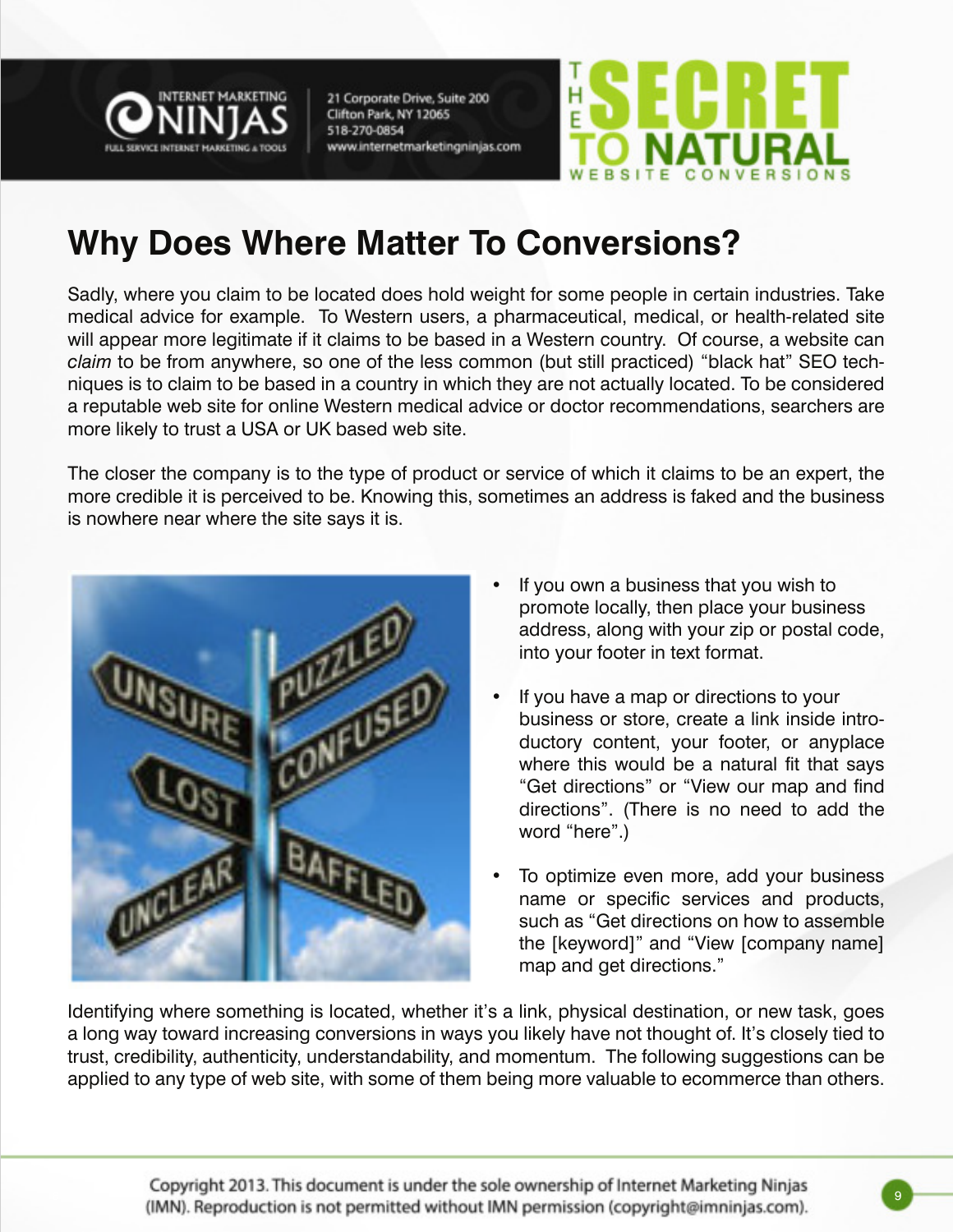



### **Where to Add the Where**

Using the bullet list on page three for the various places in your content that can be optimized for conversions, here are ideas to try:

- 1. State in your header, near the logo, or in the upper right area (where you may have login and customer support links), where you do business. Do you ship globally? Do you sell nationally? Does your company focus on local community needs only?
- 2. Where are your sales, hot items, clearance, promo codes, coupons, special deals, etc.? In addition to making these links stand out in global navigation, if the topic comes up inside content, link to where your customer may need to go next in the sales funnel.

**Example**: "Find more sale items in "Holiday Clearance", and take them there. You've just identified the benefit (sales items), what sets it apart from other sales (seasonal) and where to go to see them. Bonus: Add the word "your", never "our", to these statements.

**Example**: "Santa's elves placed your favorite stocking stuffers in Holiday Clearance", or "Log into your account to get your weekly coupon." These calls to action are persuasive, offer a value, recognize your site's guests and offer directions.

3. Where can visitors contact you? It helps to spell this out, since not all contact pages invite contact or user feedback. User generated content, ratings and testimonials are conversion injection devices. Try reaching out directly with calls to action and take them to the place that completes the task.

**Example**: Somewhere in the product page, about page, services descriptions, and even blog posts, add a sentence or sub-heading in a header tag (like H2 or H3) such as, "Where is your [keyword brand] store located?" and answer the question on the page and/or start the answer and then link to a page where searches are performed.

**Example**: In an image caption (humor, smiling person), add an invitation and link to a feed back form. This can be used for testimonials or any type of user feedback. In the invitational text, put the page title in the link, such as "contact", "feedback form," etc.

4. Where do you stand in relation to your competitors? More often this information will be part of the "Why" content, but you can be creative here too. Does your car dealership outperform the one up the road from you? Are you the only hand crafted fringed leather bootmaker who ships free to Alaska?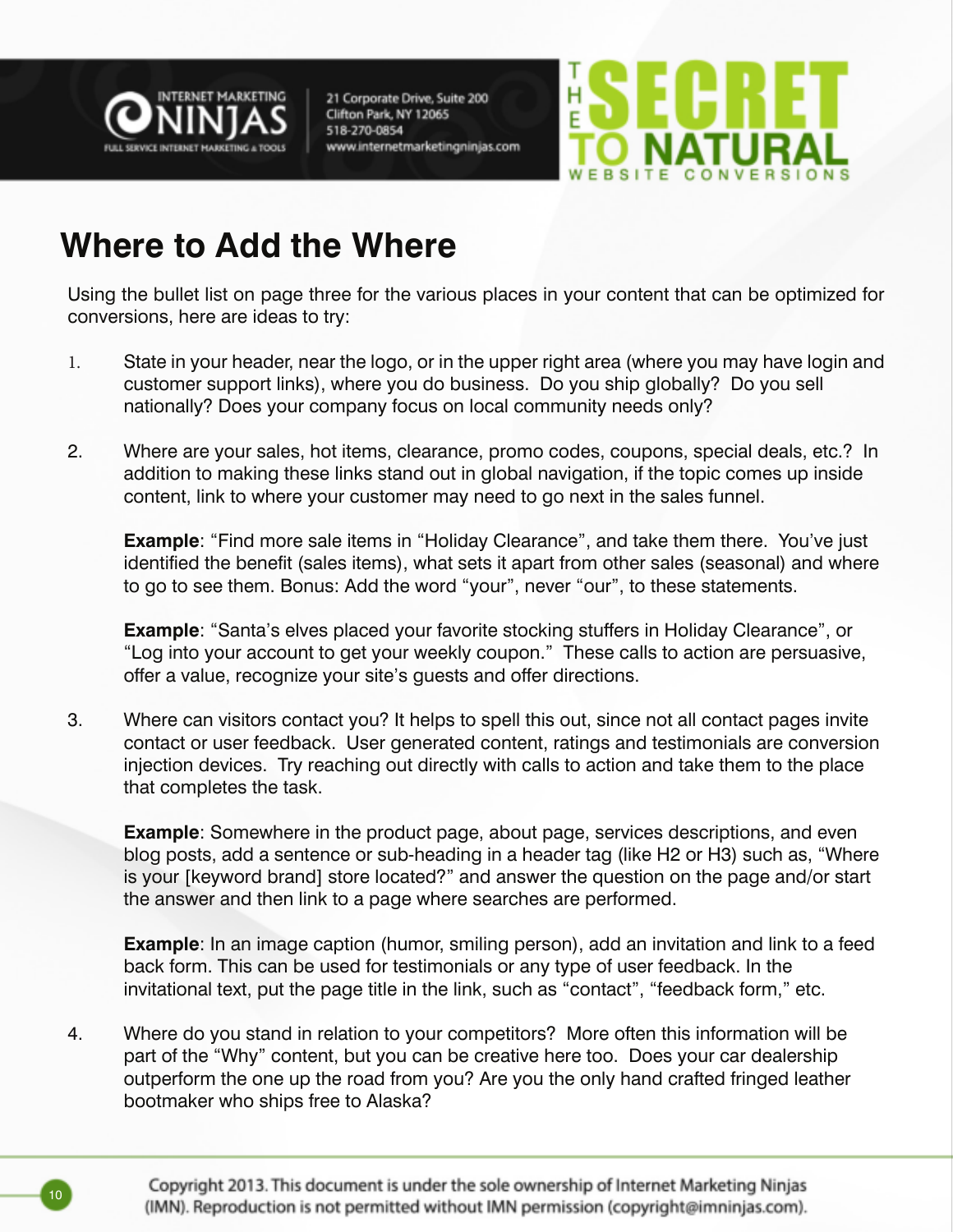



5. Where are your products, information, and services the most desired? Not only do you want to target these people and areas, but you want to specifically identify them in your content.

**Example**: "College students in the Mid-west voted [keyword] the best of 2012." Conversions increase when you fulfill desire. Have fun with this one! Research your target customers and show them where they rock, or are the same as, or are better at, or where they compare to others. Where do they rock and at what?

6. "Sense of place" is another gigantic area of optimization possibilities because you have navigation labels, breadcrumb link labels, embedded text link labels, video transcripts, image captions, footer links, blog consistency and ways to enhance text with CSS to attract attention. Since both search engines and human visitors can all read the text in these areas, you have a multitude of options to play with while addressing "Where". The key is to be very descriptive, which may mean going beyond one word labels like "About," "Contact," "Services," etc.

 All web sites have different needs and are different sizes. It's entirely possible that a Contact hub is needed for big name brands that have stores and headquarters around the world. So the top link in this hub would be "Contact" or "Contact [brand name]", with sub-pages to a contact page for each store location, that includes their name, country, ad dress, contact, and even a bit of something interesting about them.

7. User funnels are another "Where" optimization opportunity. Where should your affiliates sign up or log in? Where is the section for members only? If the retailers start here, where do the wholesalers start on your site? Where would grandparents, as opposed to first-time parents, go to find gifts on your children's clothing website? Where are the free cards for each season?

 Everyone who lands on your web site wants to be identified quickly and shown where to go. Often the most popular section is a Customer Service page that holds all their answers. Be sure you make it clear where you put this and call it out in text such as "We want your experience with us to be rewarding. Please visit [brand name] Customer Service with any concerns."

When working on naturally optimizing your web pages, and especially your homepage or top landing pages, remember "Location, location, location!" Write your answers in ways that will help searchers looking for specific information on or about your web site. Even in cases where you may beare a start-up or new information site, when you meet an exact need, goal, or desire, and this information comes up in search engines, you may find better matched traffic and the be rewarded with happy referrals.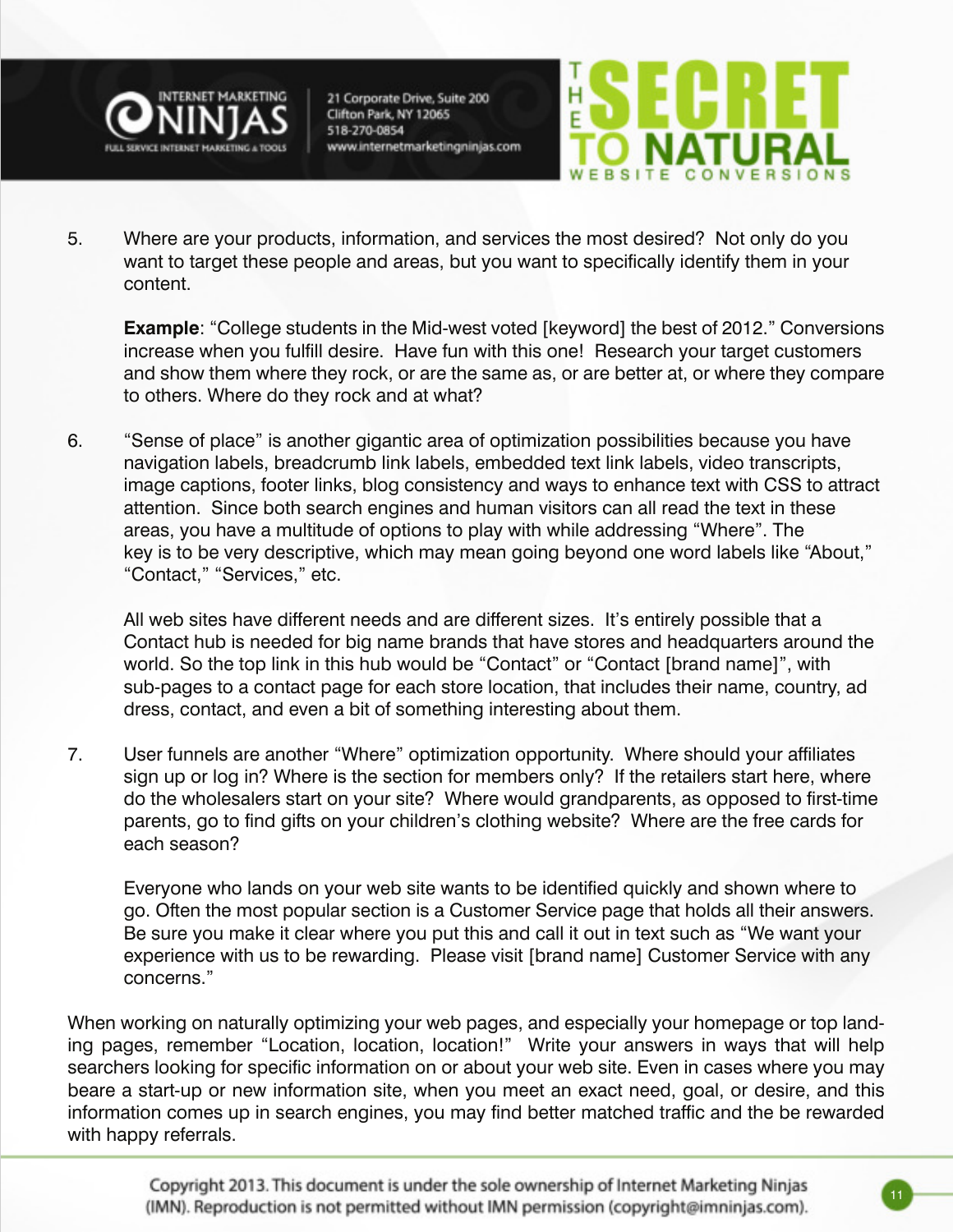





### **Tip for Local Web Sites**

Look for towns that have a Facebook Page. Members use these to ask questions such as "Where can we pick local strawberries?", "Where is the [local historical site]?" "Where is the new [store, eatery, etc.] opening up?" Optimize pages based on how the locals are searching.



Copyright 2013. This document is under the sole ownership of Internet Marketing Ninjas (IMN). Reproduction is not permitted without IMN permission (copyright@imninjas.com).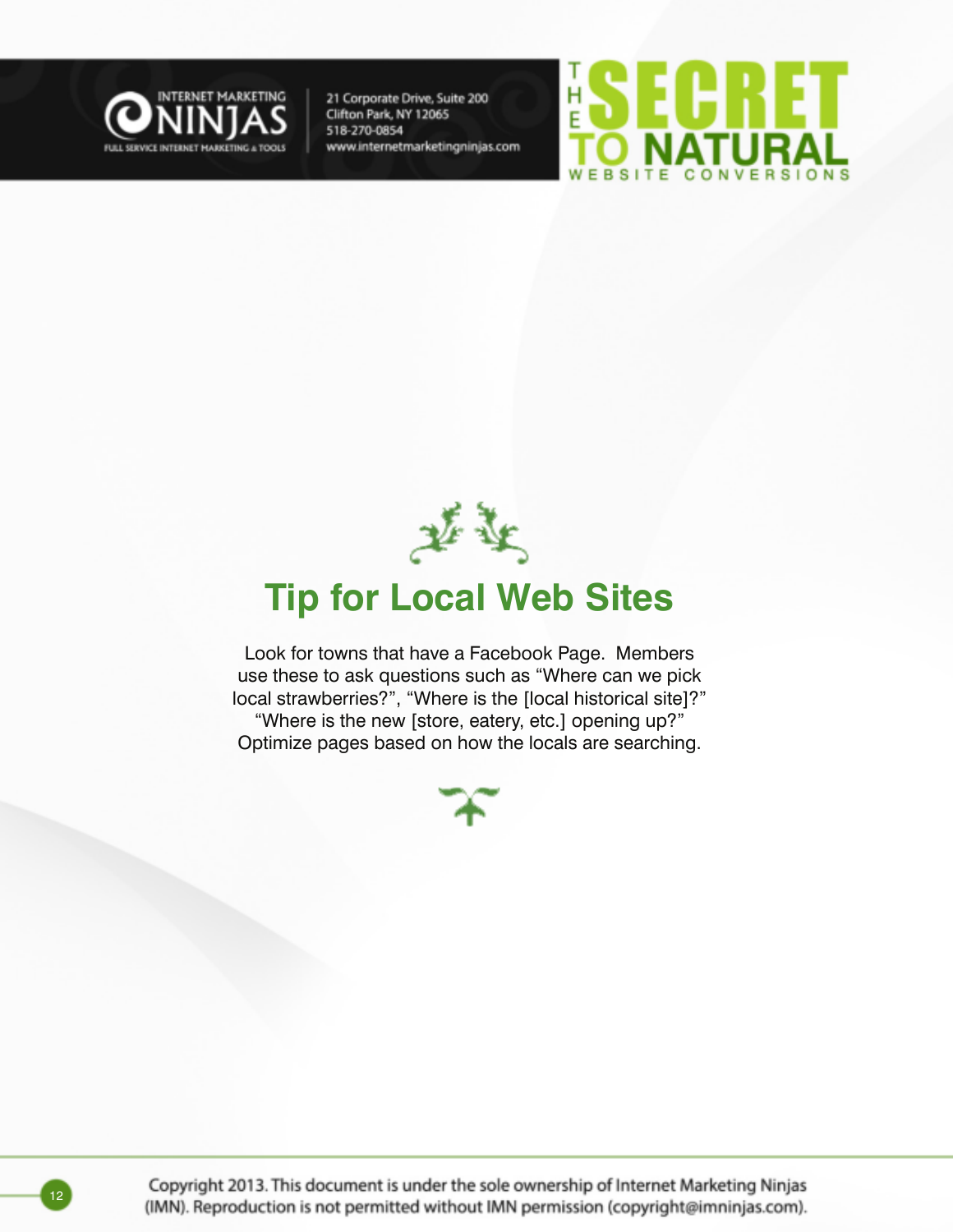



### **What**

#### **What do you have that your competition doesn't?**

Whenever someone lands on your web site they want to know right away, *"What do you have for me?"* **Do you have their answers?**

Holidays like Black Friday and Cyber Monday shopping days are an especially competitive time for ecommerce web sites. They are in a neck and neck horse race to get online shopping business, however it is not just ecommerce in this race. Your blog posts, industry-specific articles, Facebook business pages, user generated feedback such as product reviews, video transcripts for products, how-to demonstrations, email newsletters, page title attributes, and Pinterest "pin" descriptions can all be optimized for meeting the "What" requirement for natural optimization.

Your first opportunities are "Who" and "Where". Let's look at "What". Our goal is getting our information across to our potential web site guests in ways that are understandable by search engines, special needs users, and target users. This means we're focusing on details within text content rather than visuals. The text you provide about what you offer, what your topic is, what makes your company unique, or what deals you offer, is necessary in inspiring user confidence and fortifying calls to action prompts.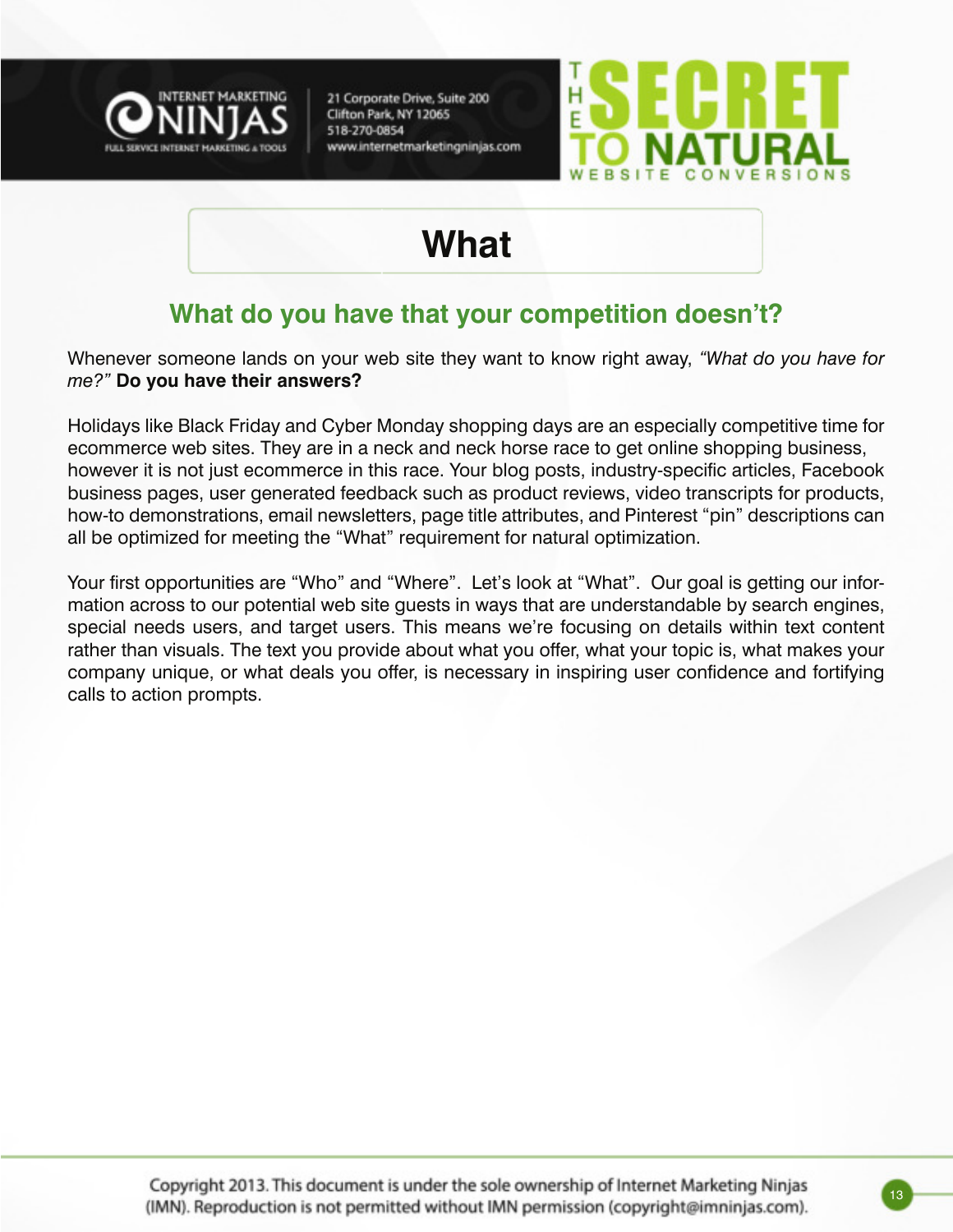



### **What Do You Have For Me?**

Of all the Who/Where/What/Why/When/How optimization areas, answering the "What" is my favorite. This one word provides countless opportunities for persuasive content on your homepage, landing pages, category hub pages, blog, articles, and even forum posts that are permitted to be crawled by search engines.

Everybody wants to know what to do on your web site. They want to know what you'll do to help them improve something that is important to them, such as their health or financial situation. They hope to find that special gem that they weren't even looking for but are thrilled you have.

Ecommerce is a battlefield with marketers, content writers, and designers trying to create that perfect online shopping experience. So much time and effort is devoted to marketing that the tiniest practical conversion enhancements are ignored. Yes, your customers want to know who has the best prices and shipping deals. A search on products often brings back a pile of web pages with identical products, product images, prices, and free shipping deals. Why do these web sites stick together like kids playing soccer, where the entire group moves around the field in a pack that doesn't dare split apart?

Your prospects, no matter what your web site is about, are searching for specifics, using exact terms and entering entire sentences into search engines such as "What kinds of telephoto lenses work best with my [brand name] camera?" You want to stand out from the pack and once guests land on your web page, provide your calls to action to purchase and view related products.

Always, always, always add text only content that not only asks common questions, but also provides the answer. Ask the question in a forum or blog post heading, for example. Or, when teaching online, repeat the entire question within the text and follow up by providing the answer (and then add a call to action prompt right then and there to conduct a task.)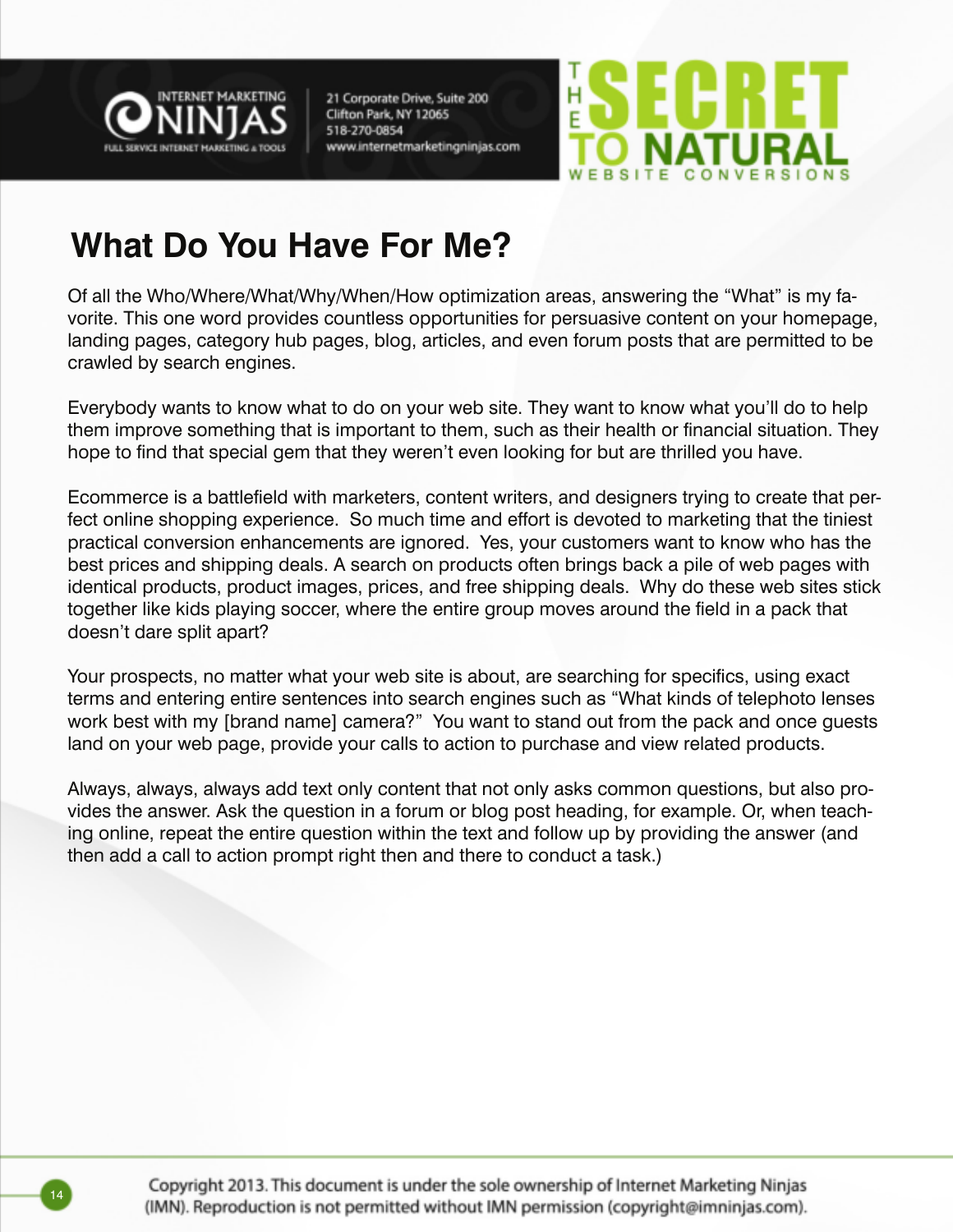





#### **Organic "What" Ideas**

**The most difficult part of this process is remembering to do it**. Product page abandonment can be traced to the lack of content provided for each product. Shopping cart abandonment points to the lack of instructions on what to do or what happens next. Newsletter conversions tank when there is no information about what your subscriber will receive (and when, how, and why they will recieve it.) PPC landing pages that don't follow through with what the ad promised are a waste of money. Calls to action fizzle whenever it's unclear what to do or what will happen if a button is clicked.

The following are some ideas for answering the "What" question within the text of your web site:

- Put a "What" question in a blog, article, or forum thread headline. Ask this question in a variety of ways because people ask questions in different ways. (**Bonus:** Set these up as funnels in Google Analytics and track the results.)
- Above the page fold, describe what sets your company, yourself, web site or blog apart from your competition. Bullet point answers are great.
- Create confidence by answering every possible "What" question your visitors may have. For example, what is the best time to call your office? What is your style of clothing? What are your store hours? What payment methods do you accept? What services do you offer?
- Rather than brief quips like "We speak at conferences," what do you speak about? What conferences? What topics are you considered an expert in?
- What goes with what? This one always gets ignored. For example, furniture shopping is not just about the sale items. Some of your visitors need help putting together pieces for specific situations or just to help them visualize. What do they need to know when they have pets and kids? What are the better types of springs for a couch?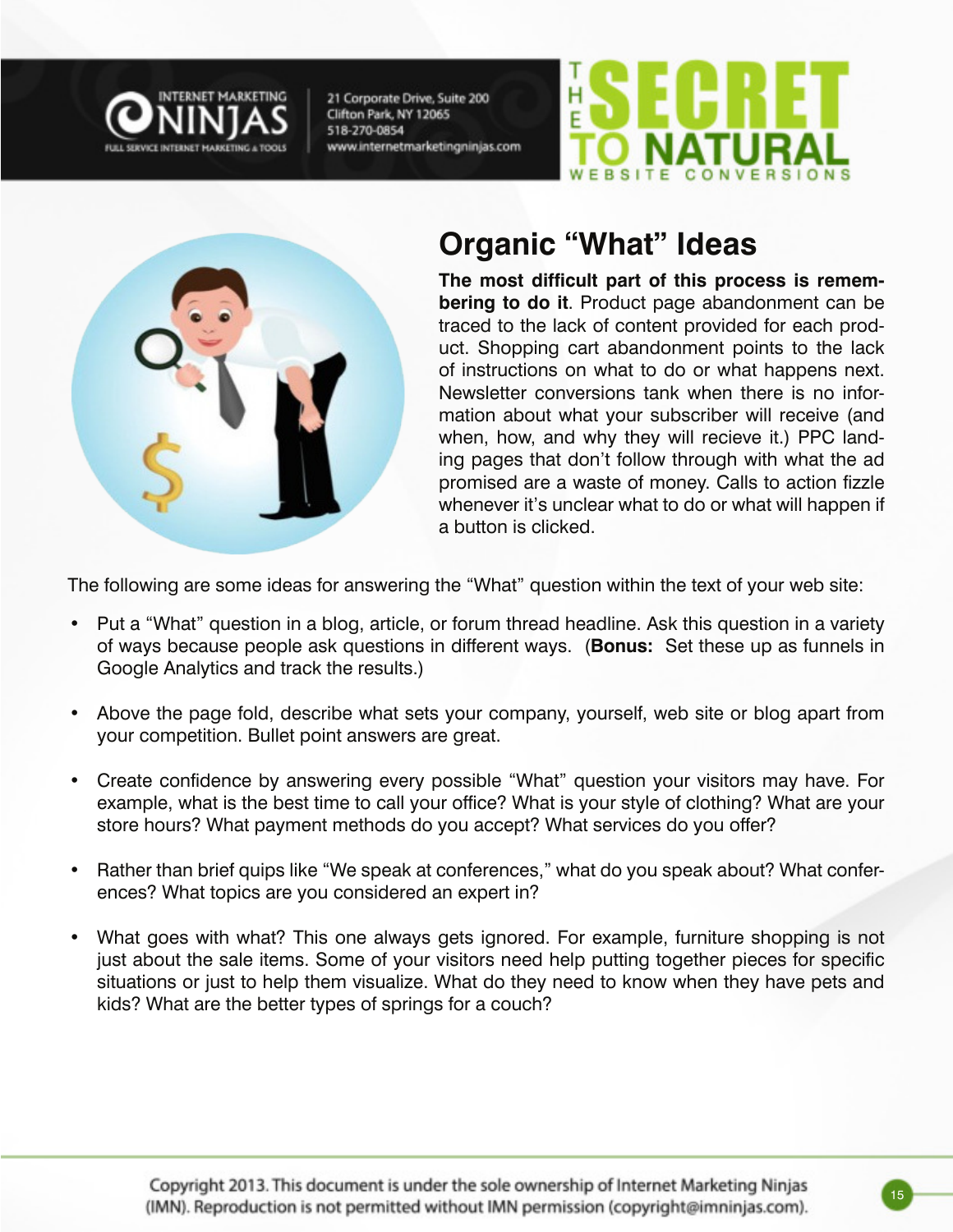



- What do your readers get when they visit your blog?
- What do your prospective clients get if they hire you?
- What are your methodologies or procedures?
- What does the inside of a suede boot look like? This is one example of helping your guests make accurate choices so that returns are lower. The inside of a boot may be a factor in choosing sizes or whether wearing socks is necessary. While product images are key, so is the product description text.
- Navigation labels are missed "what" opportunities. For example, your About page. About what? What types of services? What solutions? What is the difference between clearance and sale? What type of gifts?
- User instructions are important for guidance. What do you want your customers to do in a given situation? Every form, cart, and online application needs to assist by answering the "What do I do next?" question.
- What is your story? Popular authority elements that web sites use on their homepage are the logos of their clients . The other technique is a slew of icons or images for awards, organizations, and other types of kudos. These images don't tell the whole story, whereas text does. What made these companies choose you? What did you do to win your awards? What is the advantage of belonging to industry organizations (and why would your visitors care?).
- What's in it for me? Keep answering this question. Your content should avoid "We", "I", "Us" and "Our" as much as possible. Remove your ego by writing content that identifies and acknowledges your visitors.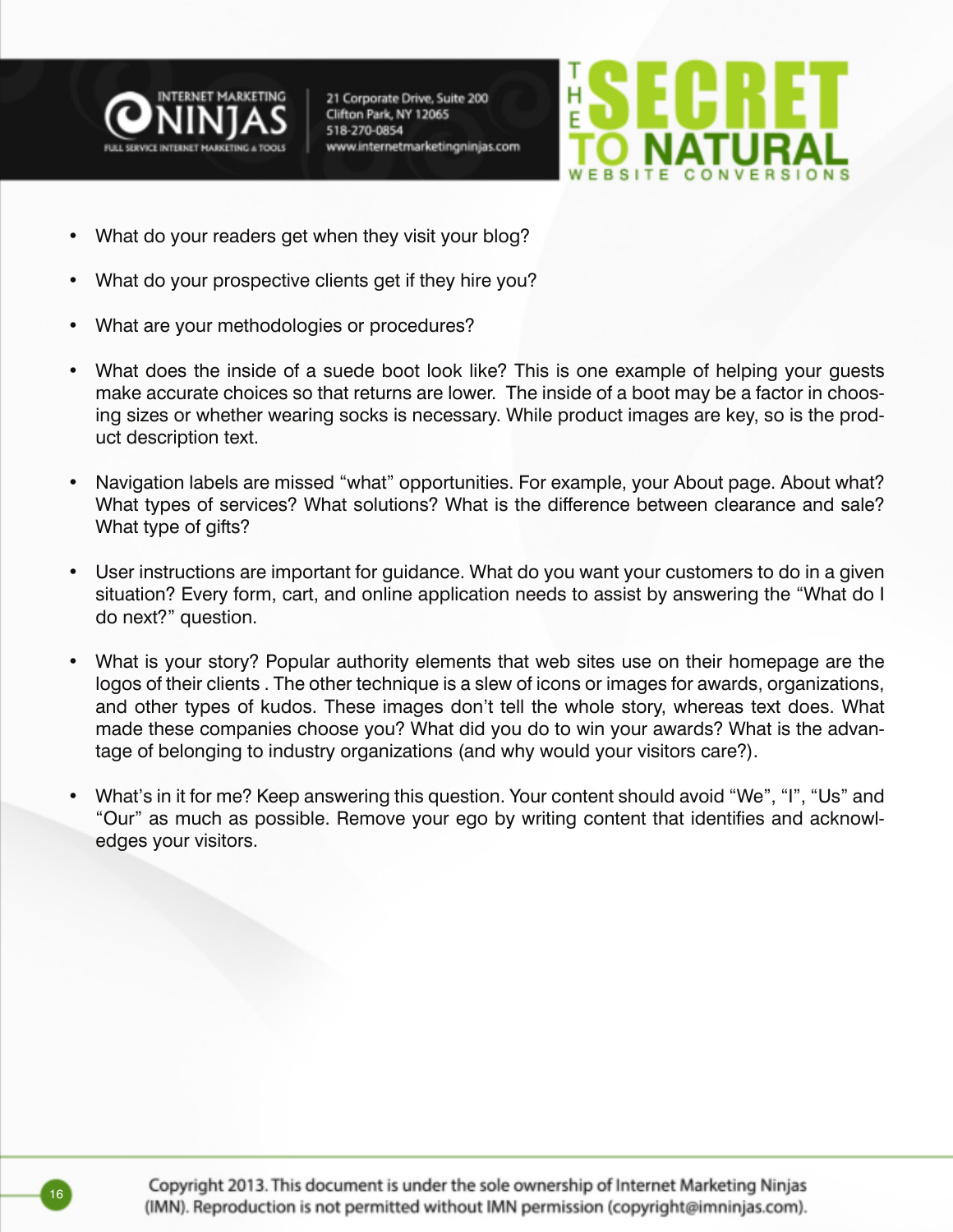



### **We're Curious**

The secret to increasing conversions in natural ways is understanding human nature. Watch them use your web site. They will tell you through their behavior that what frustrates them is not feeling confident and not having enough information to make good choices. Get to know what they need and want.

Copyright 2013. This document is under the sole ownership of Internet Marketing Ninjas (IMN). Reproduction is not permitted without IMN permission (copyright@imninjas.com).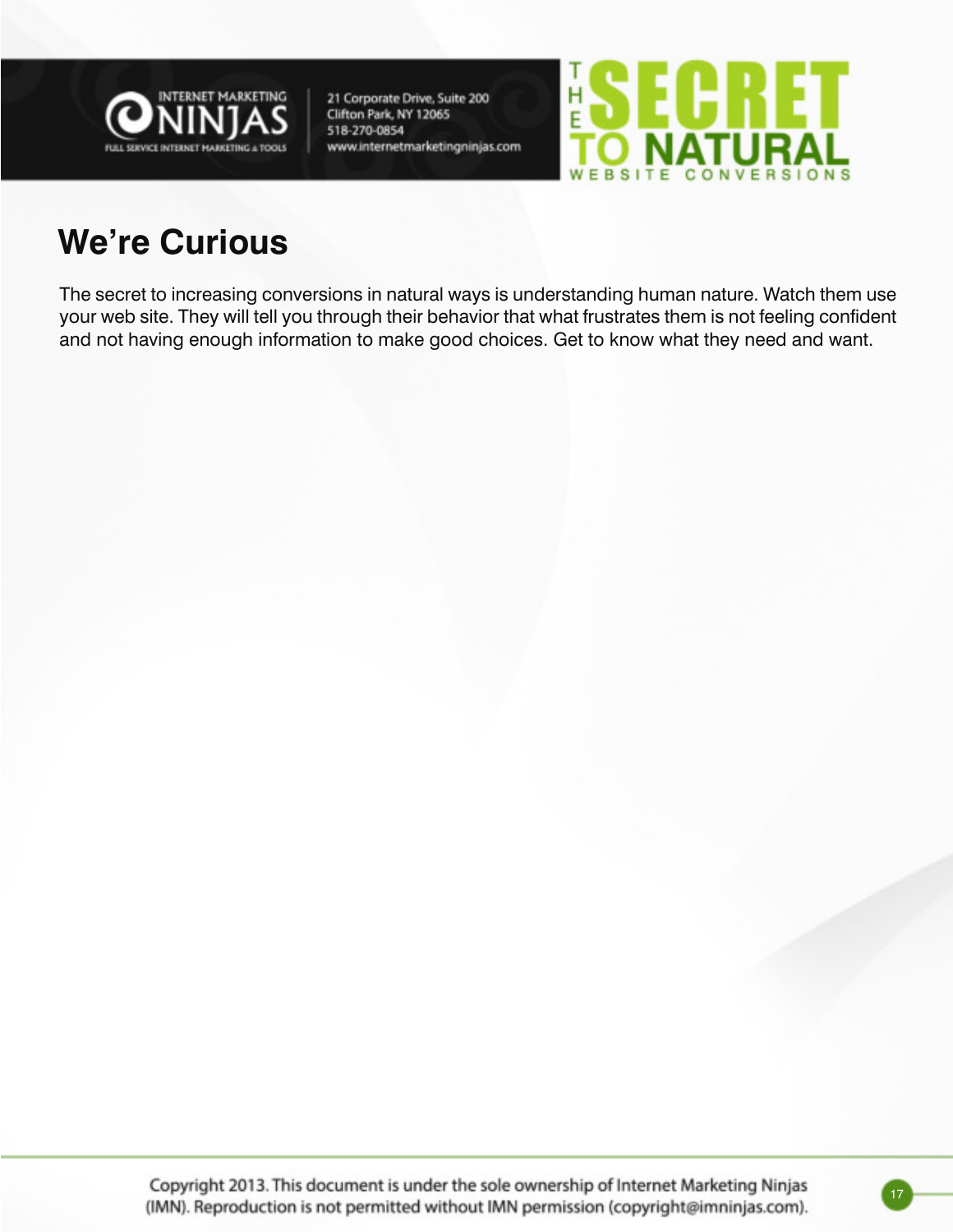



### **When**

#### **Sense of time is a powerful conversion message.**

We never have enough time.

Conversions depend on information. The better you are at providing the exact criteria your site in order to make decisions and conduct tasks, the higher your record for customer satisfaction is. Since customer satisfaction translates into referrals, user-generated content, brand loyalty and repeat visits, every bit of text that enhances user experience is vital.

The text for "When" is interesting because it touches on human emotions. Impulse buys, for examples, work because the purchase has to be made now while the opportunity is perfect. We have time constraints in certain circumstances like sneaking an Amazon purchase during lunch at work or registering for classes online by a deadline.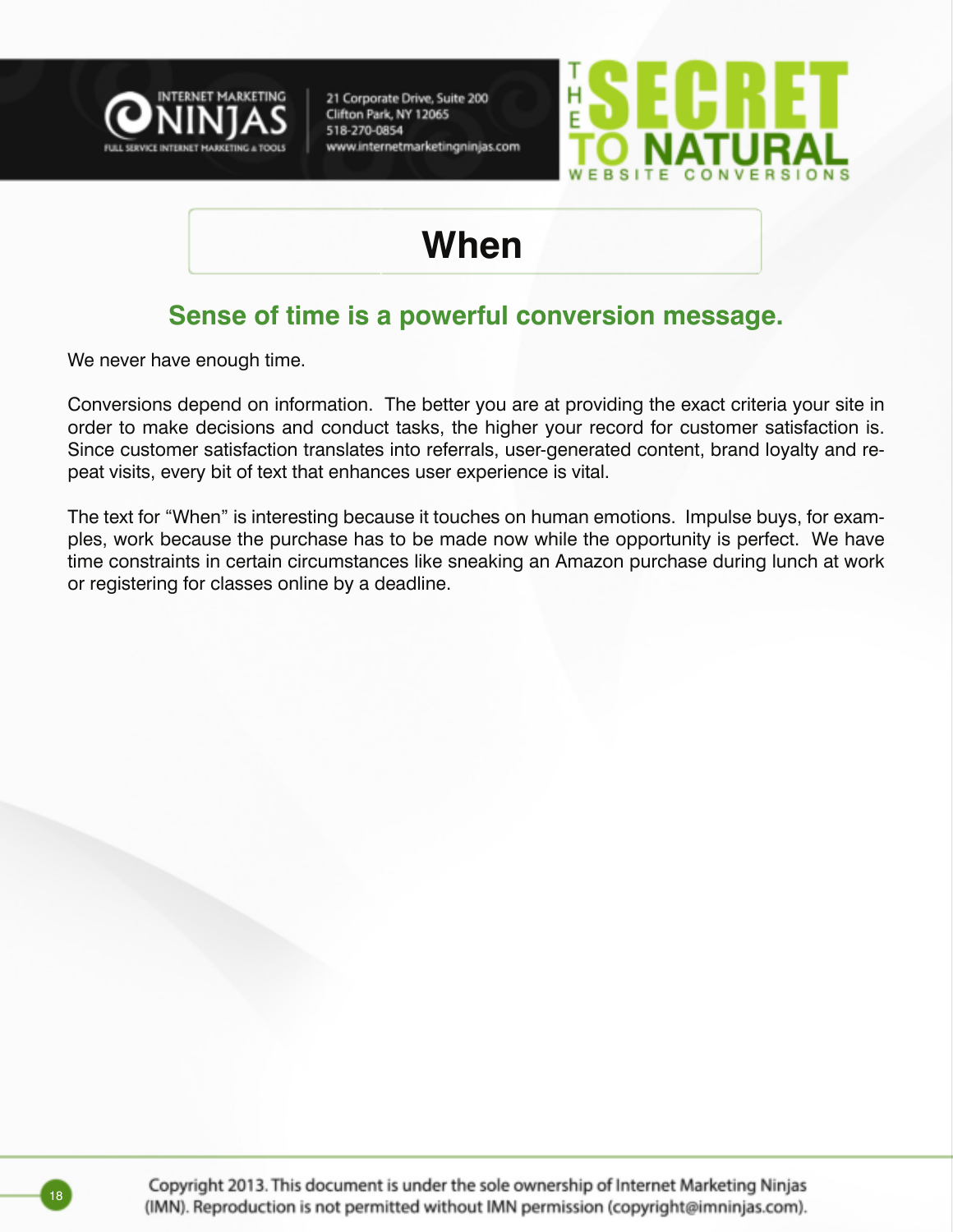

when $?$ 

21 Corporate Drive, Suite 200 Clifton Park, NY 12065 518-270-0854 www.internetmarketingninjas.com



#### **How to Work with When**

When we were working with the "what" element, the easiest rule of thumb to remember was asking yourself, *"What do my visitors need and when?''* By answering that question, there were countless opportunities to work in conversion-oriented material.

The same rule of thumb can be applied now to the "When" element. Remember that your goal is to approach your optimization in natural, unforced ways. There is no keyword stuffing here. We simply want to answer search query questions by providing the correct landing page response. We also want to optimize for our guests once they have arrived by offering guidance, answers, suggestions, inspiration, and motivation to stay on your web site and perform tasks.

The following are page optimization suggestions for usability and search engine optimization using the "When" part of our secret code.

- When do you ship your products? There are several pages that may offer this content, including each individual product page, customer service page, shipping page, or FAQ. In the rush of the holiday season, an entire blog post is feasible in cases where hot items must be shipped by specific dates to be delivered on time.
- When can visitors call you? This is an easy one and is so often ignored. Next to your business or contact phone number add a statement such as "Call [brand/company/site name] between 8am and 5pm EST." When in text, this is found easily by a search engine query asking "When can I call [brand/company/site name]?" By adding call hours, your visitors will feel more confident about when to call, thus increasing the chances they will.
- When does your newsletter arrive? One of the reasons for newsletter or email subscription abandonment is not supplying enough information for your visitors to make a confident decision. Your call to action prompt for signups should include a way to learn more about what you will be sending out, and more importantly, when it will be coming.

Copyright 2013. This document is under the sole ownership of Internet Marketing Ninjas (IMN). Reproduction is not permitted without IMN permission (copyright@imninjas.com).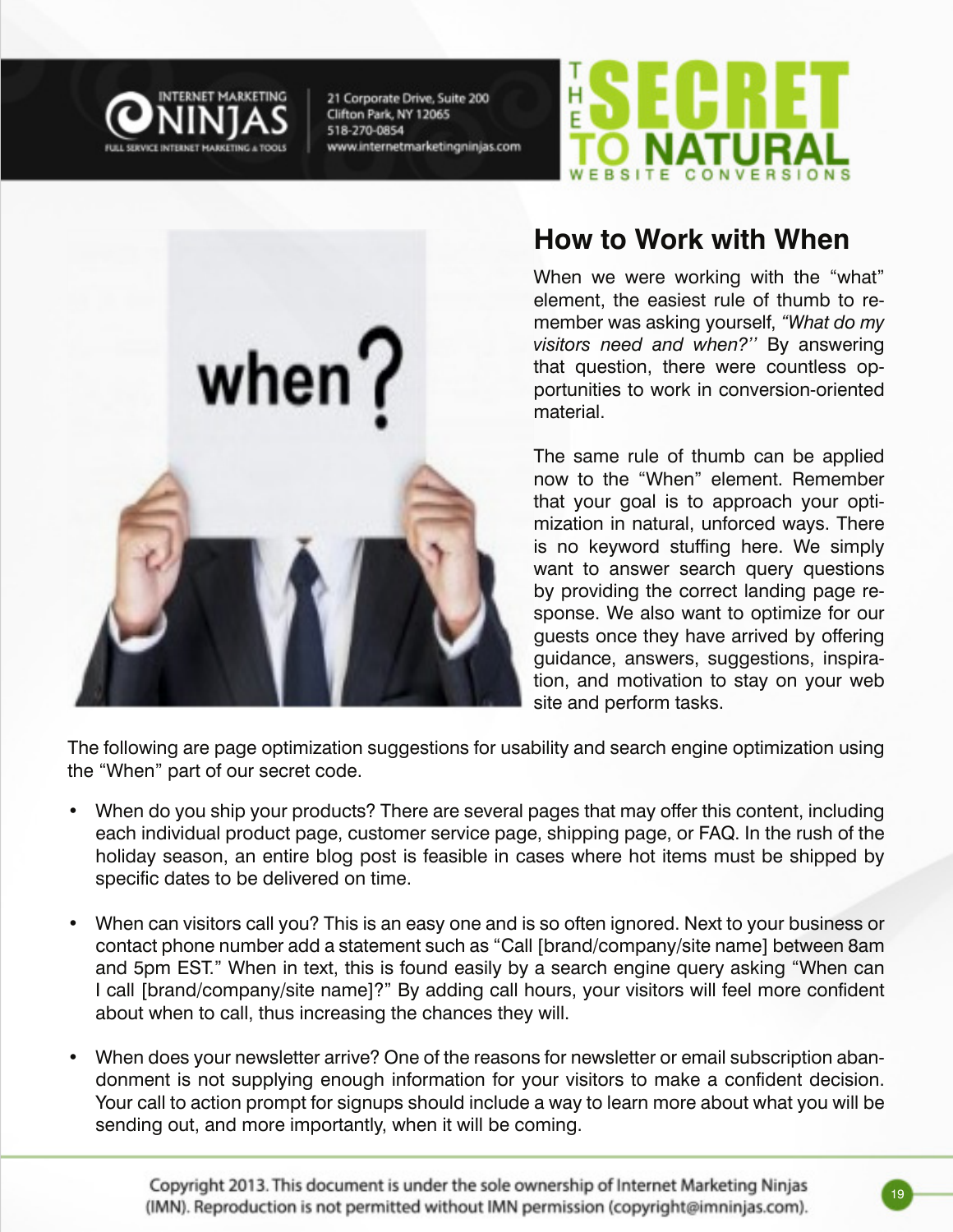



- To meet credibility and authenticity standards, the "When" element offers many opportunities to increase conversions here. In your About page, and especially in text written to present what makes your company unique and competitive, include these suggestions:
	- When was your company established?
	- When have you been recognized for your achievements? (Awards, certificates, degrees, etc.)
	- When is the next issue due?
	- When was the last official inspection?
	- When was the last [software application/brand] updated?

Ecommerce web sites must show how responsive they are and communicate steps for the purchase process. The same is true for travel, car rental, equipment rental, hotel and airline reservations, camping, and movie ticket ordering web sites. Each of these types of web sites must provide text that describes when something has or is going to happen on the web site.

Opportunities for working in product, company, brand, and other logical keywords are available by user instructions that explain:

- When do I get billed?
- When can I print my receipt?
- When can I get my schedule?
- When does my hotel confirmation arrive?
- When can I pick up my rental?
- When will my [keyword] be delivered?
- When will the out of stock [keyword] item be re-filled?
- When can I order your new book (which is a keyword phrase)?
- When is the latest I can check into your campground?
- When do you start taking reservations?

It is a strange thing to find so many web sites that are designed as though their guests can read the minds of the entire company and especially understand what the designers expect them to do when they land on the site. We all know this is simply not true. The power of conversions is always in the small details. Answer questions when the question comes into the mind of your site visitor. Someday soon you will wonder why you waited so long to do so.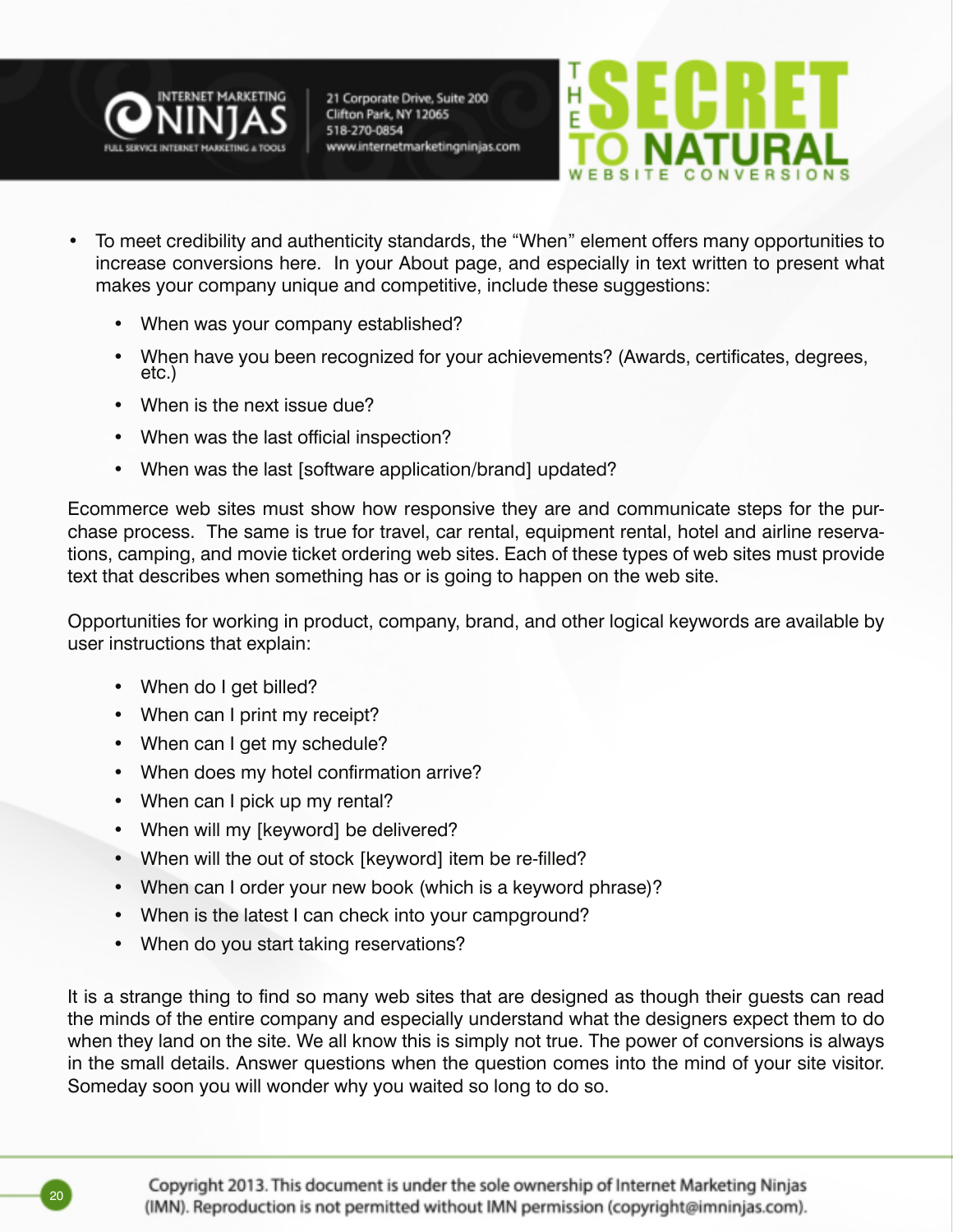



### **Why**

#### **Why Choose Your Web Site?**

Back in the year 2002 I learned a lesson about persuasive design before it was called that. At that time it was referred to as having a unique selling proposition (USP). I had launched a new web site that missed a vital part. Why choose my services?

Over a decade has passed and web site designs still miss this vital element in their text. Why should their visitors choose them, trust them, and/or and why are they are better than their competition?

#### **Why is a Powerful Call to Action Trigger**

User research shows sliders do not convert.

Is your marketing content compelling? If you describe all the top reasons why visitors should use your products or services, where is this located and is it in text?

Today's design fads present usability problems for ecommerce and services web sites because they lead off the entire top of the page with a gigantic set of rotating images with no HTML text. The header contains a logo, global navigation that may or may not be in text format, a promotional image, and customer service links in the upper right. None of that information addresses in plain language why visitors should stay on the page. For that information, they must scroll down and face all the other obstacles thrown in their path.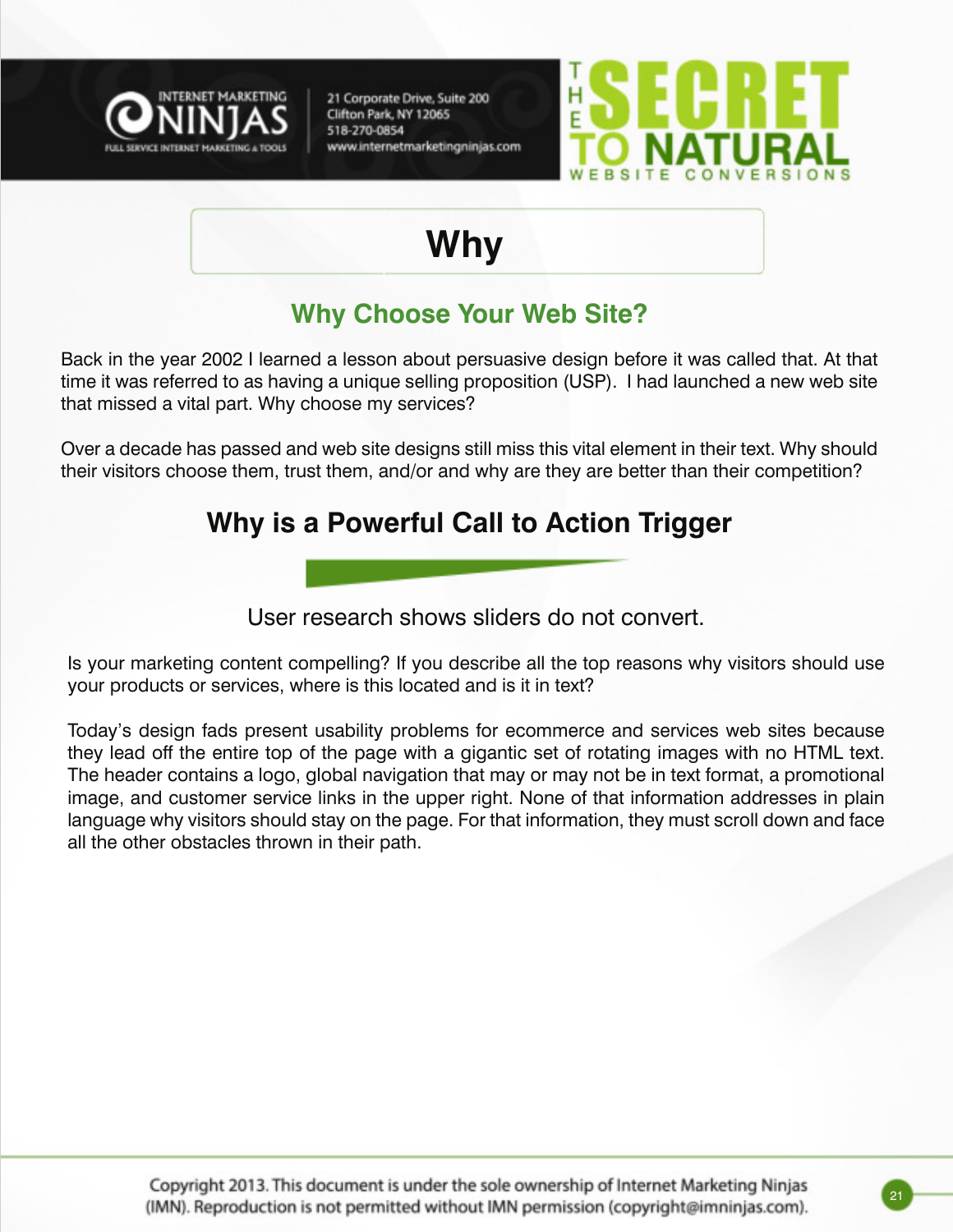



#### **Why is your company the best?**

Some images in industries like fashion, food, and hotels can communicate what sets them apart or makes them special. Even they need text for search engines and meeting accessibility guidelines. Web designers like to throw in gobs of JavaScript and CSS directions, images and forms, but none of these communicate why anyone should stay on the page.

Not only are search engines trying to understand the value you offer their searchers, anyone using assistive technology relies on the structure of your content so that it is read back to them in an understandable way. Sadly, many web sites ignore potential sales because of how they code their pages. With search engines getting better at judging a site's reputation based on usage, it makes sense to do everything you can to make every type of guest feel as though you want them there.

#### **How to Add the Why Element**

The "Why" heuristic in usability is your conversions work horse. Here are some suggestions for enhancing your web page content organically to showcase why your company is the best choice.

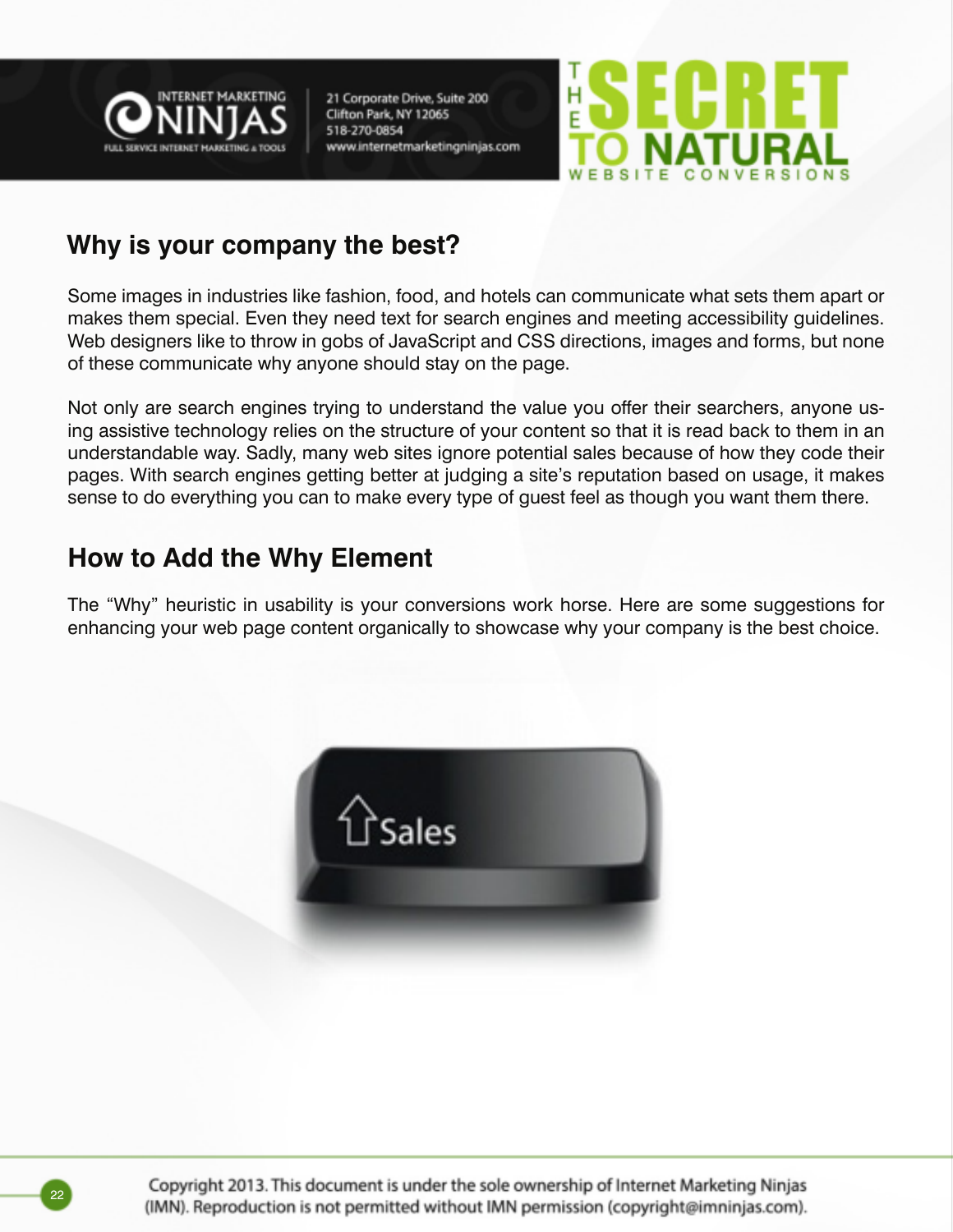



- Marketing content often consists of words like "Great", "Best", "Expert", etc. Why is your company the best? Where did your expertise come from? Devote some space to tell your story in text format and link to pages that backup your claims.
- A commonly used design fad is providing space to list the company logos of clients and customers. This is a big "so what". **Provide their reasons for choosing you by adding a text introduction.**

 **Example:** "The following companies chose our project management software because it is easy to use."

- Add a text only tagline near your logo that states a top benefit along with your company or product name. Example: "Handmade Only [insert product], Lifetime Treasure".
- Provide a sentence or two in text describing why visitors should choose your company above a slider, carousel and animated images.

# SECRET **TECHNIQUES**

When you have just introduced a service or product, absolutely do not invite them to "learn more." Instead, provide a reason to go to the page you wish to direct them to.

Offer reasons why anyone should engage with your company via social networking. Icons alone are not persuasive calls to action.

- Preferably above the page fold, place a sentence introduction to your company and list several bullet point benefits underneath. **Be sure they are unique benefits and not what your competitors offer.**
- Take advantage of the moment you have the attention of your guests by providing a strong call to action to a specific task. This is when "Why" text really helps with conversions. When you have just introduced a service or product, absolutely **do not invite them to "learn more."** Instead, provide a reason to go to the page you wish to direct them to. What happens there? Will that page benefit them in some way? Why should they stop reading and go there now?
- It's easy to sound egotistical when adding content written to persuade your visitors to take action. Avoid going overboard with "we", "I", "Us", "our" words. The proper way to present your message is to address your visitors as "you" and "your" and by identifiers such as "doctors prefer", "young people ask for." In addition, address them by acknowledging why what you do or offer is helpful to them specifically. Example: "Top interior designers recommend using [insert product or solution] because [insert value."]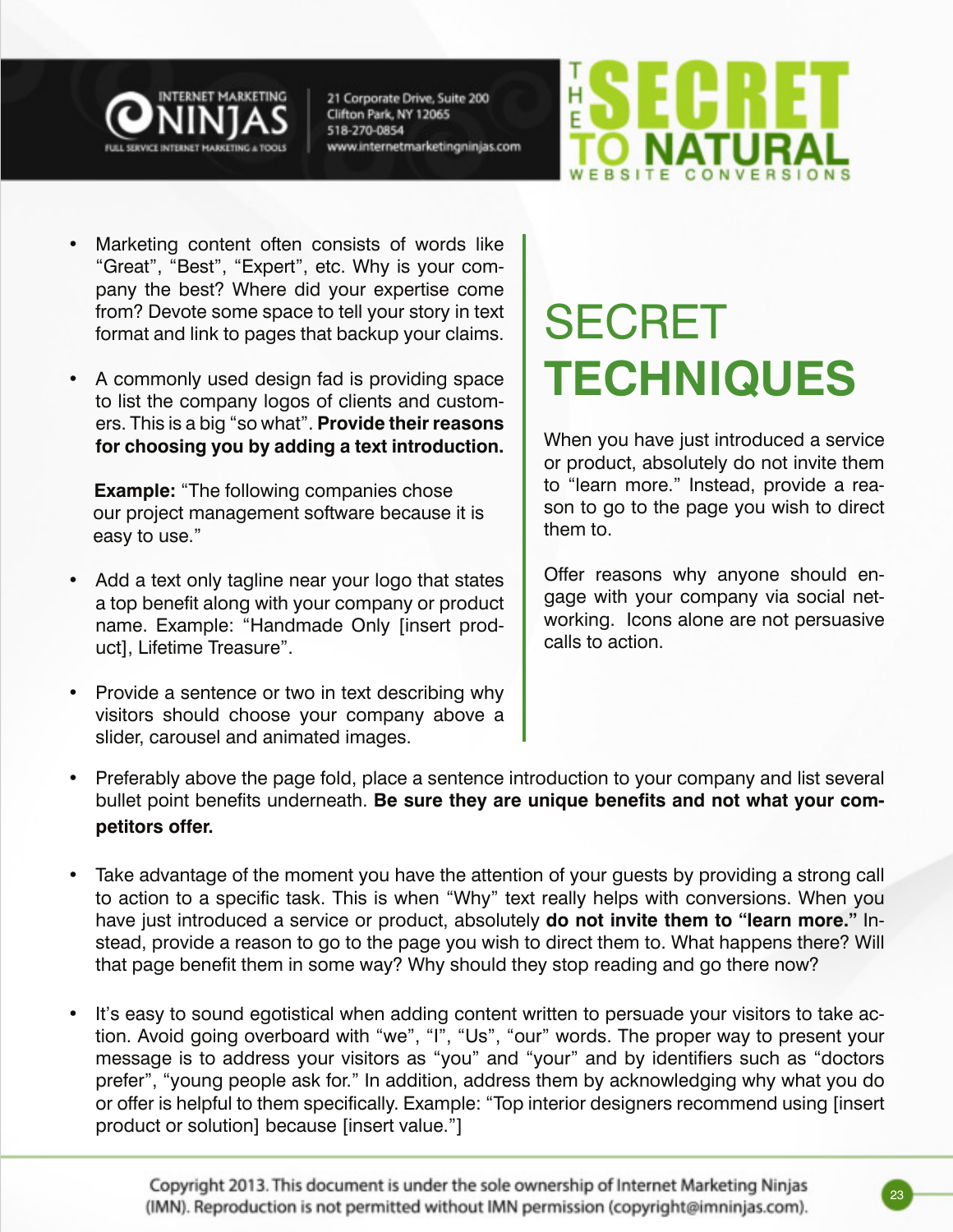



- Why should you, your company, or your specific brand of products be trusted? Answering questions on trust provides more opportunities for fortifying content for better conversions.
- User generated content such as recommendations and reviews provided near product images and descriptions are additional ways to add text. Testimonials are another.
- Another overused and confusing design element is the implementation of social networking icons. They appear in places where they don't provide a practical purpose, or their appearance is somewhere illogical on pages where an important task is located. Remove the mystery and provide reasons why visitors should "like" your company Facebook page, or "follow" your Twitter account.

Remember that a search engine may present the first text it finds in search results. Searchers seek a reason to visit your web page and motivation to stay. Address this immediately.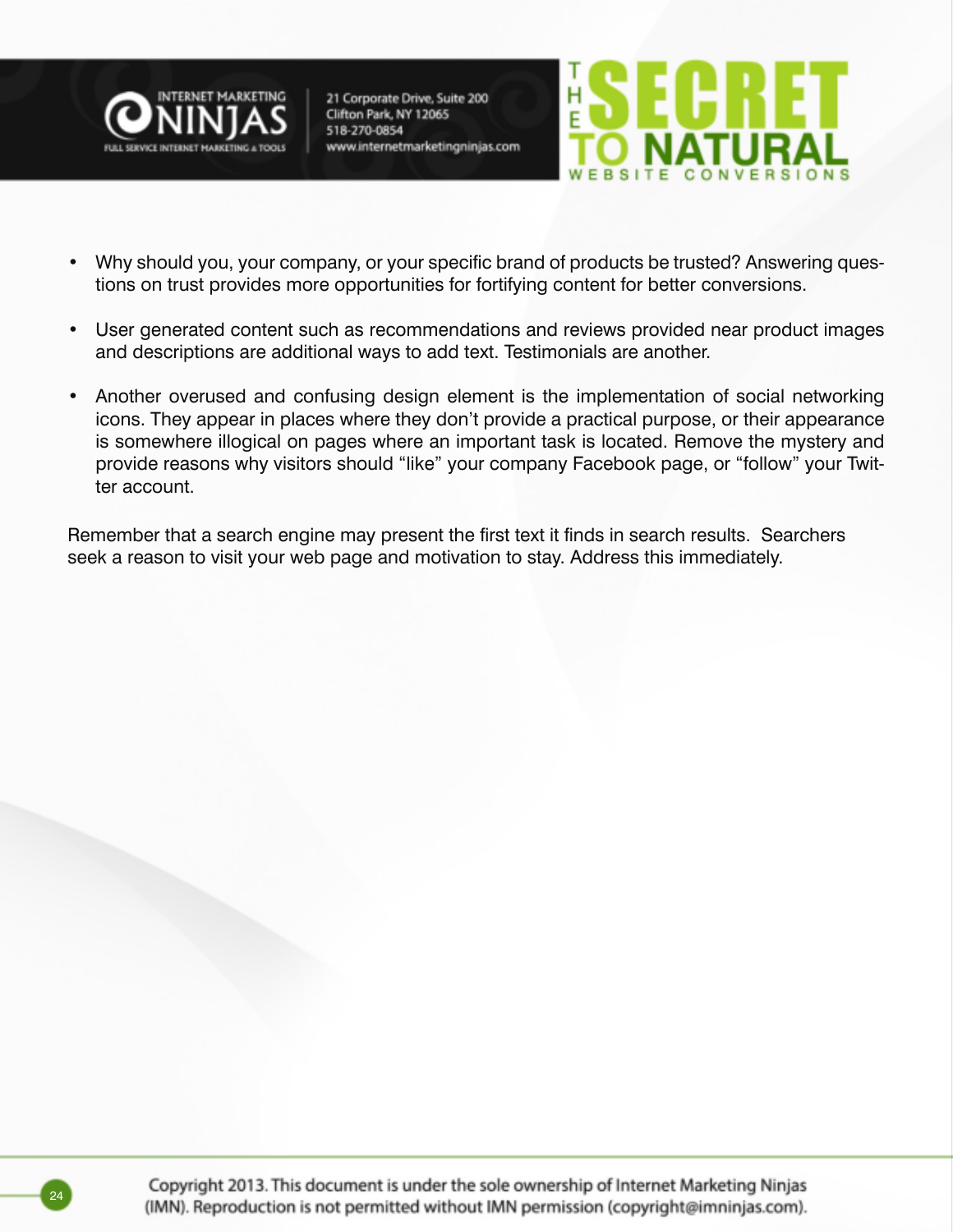



### **How**

#### **People search by asking questions.**

To increase web site conversions, your web site can be designed as a guide on how to do something. This presents many options for text. Guidance also comes in the form of navigation, general question and answers, clearly descriptive tasks and well written user instructions.

We're organically increasing web site conversions by taking advantage of the opportunities to answer these questions – Who, Where, What, Why, When, and How. Since your content is interesting to both search engines and humans, you have many chances to persuade your guests to take action, starting from their search query results.

# SECRET **TECHNIQUES**

Take advantage of optional ways to get text on your web pages. Add video transcripts and follow it up with a call to action prompt.

Add text captions to illustrative infographics, images, and charts.

How do you make your products? Those of you who create funnels in Google Analytics know that there are many ways to get pages to rank by simply asking a question and answering it on the same page. This is why natural blends of usability and SEO are fun to experiment with.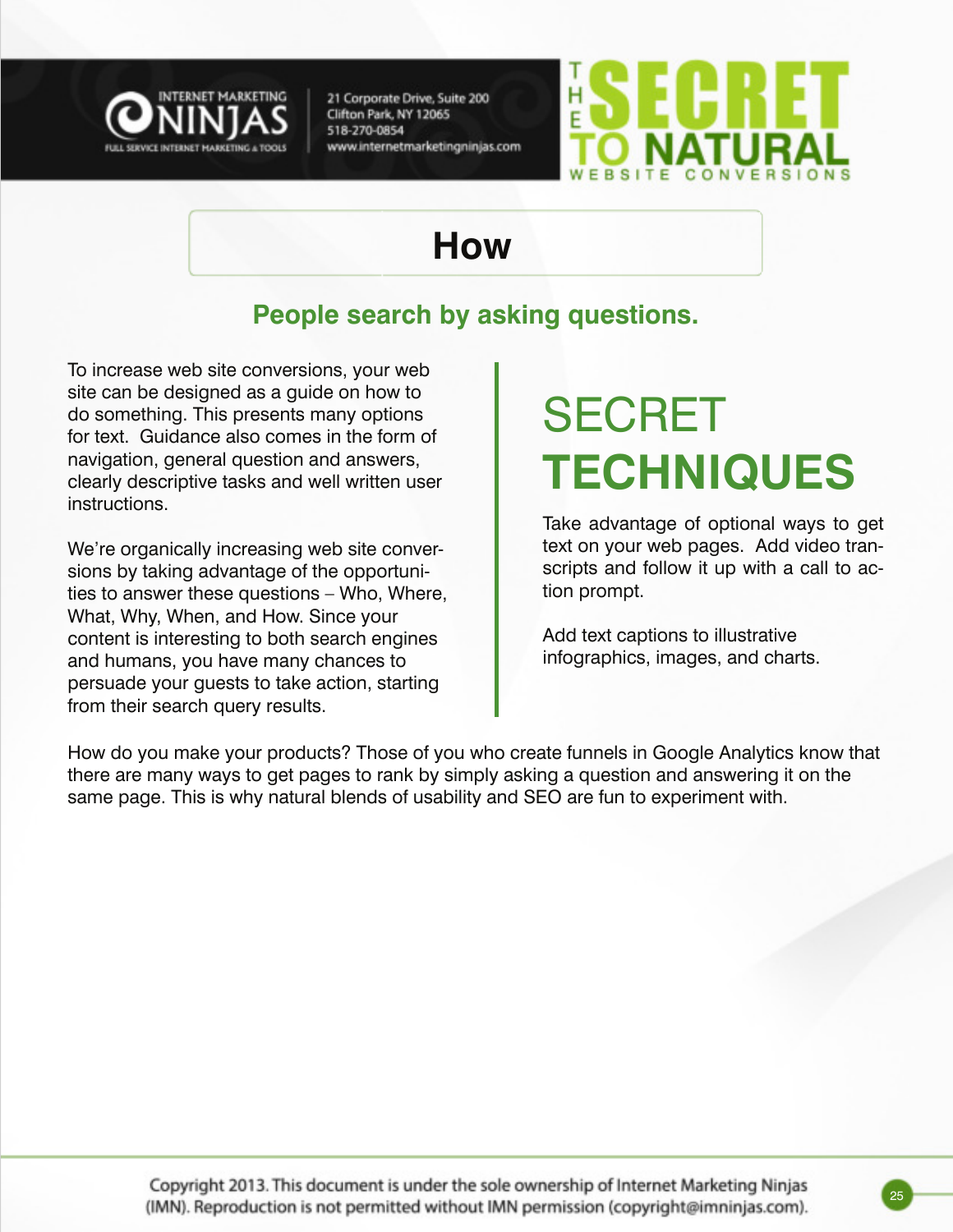



#### **Remember To Use Text**

Not all types of content can be optimized naturally, but simple text opportunities are everywhere. These are the places we typically find opportunities to modify and revise for persuasive marketing:



- Introductory content
- **Headings**
- Sub-headings
- Taglines or slogans
- **Navigation links**
- **Embedded text link anchor text**
- Picture captions
- • Product descriptions
- Side bar content
- Quick link navigation boxes
- **Footer text**
- **Bullet points**
- Step by step articles
- Text that describes infographics
- Contact page  $-$  describe how to find you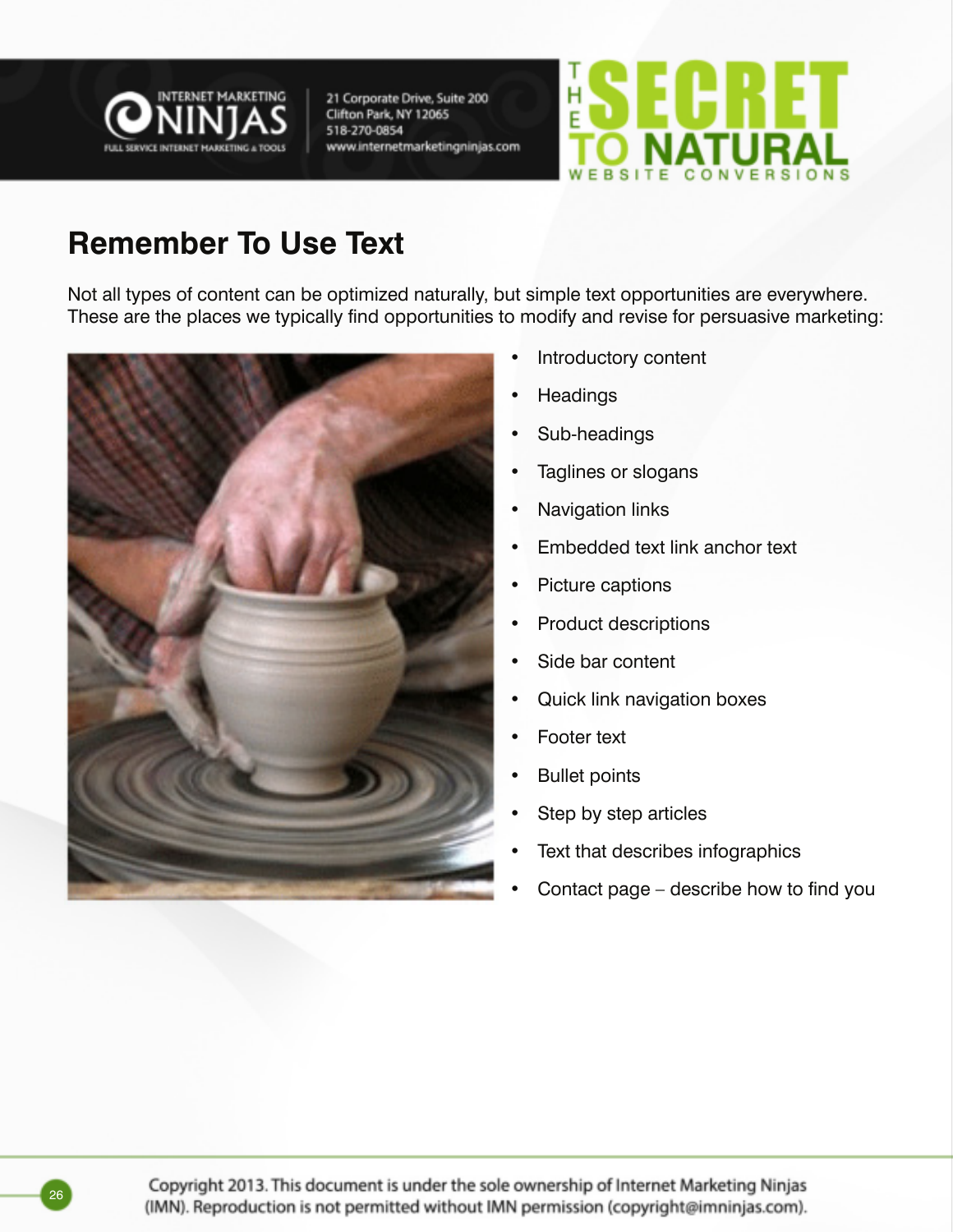



#### **How to Increase Conversions Using the "How" Element**

Every part of the WWWWWH organic optimization approach has its perks depending on the type of web site being designed. For ecommerce, "What" is more important, whereas a web site that relies heavily on a web-based application may require more from the "How". No matter what kind of web site you must market, they all will address key questions that start off with "How". Here are some brainstorming ideas to get you going.

- How long does it take? Filling out forms with many steps is daunting enough but worse when there are no user instructions. Just by adding some quick help text, you can insert your brand, product name, or benefit. Example: "You're only 3 steps away from owning your very own [insert product name here.]", "How long did you wait in line for your new [product]?", or "With [your company name] you can own it by tomorrow, free!"
- How can I contact you? This question is on many minds and yet so easily forgotten in web site text. Try simple statements like "Contact [brand/company] by calling ……", "[Company name] is open ….", "How would you like [company name] to follow up with you?"
- A huge conversion boost comes by offering video demonstrations. Accompany your demonstration videos and pictures with text that explains how something is done. If there is a reason to link to a page for more information, the call to action should include a "how" incentive such as "To learn how to [build the product name] or contact [the company name] or register or sign up or etc."
- How many times have you wanted to learn how to do something and you decided to ask a search engine? What you may get back in the way of answers varies from forum threads to outdated blog posts and if you're lucky, an actual page with a current answer.

**So here's how you can help searchers.** Research the questions they have regarding your reputation, products, company, services, and anything you may do such as teaching, or being a travel guide, etc. Ask the question your visitor may ask in a blog post, article, product page, video (transcript), PDF, document, rules page, healthcare instructions – you get the idea. The question is put into a header tag or boldfaced and the answer is provided close by. This approach is designed to attract your targeted guest by knowing exactly what they need and want. You will not only provide their solution but you may have other interesting content to share with them as well. Reach out. Help. Be the site with the current, accurate, helpful answer, and inspire your guest to stick around as well.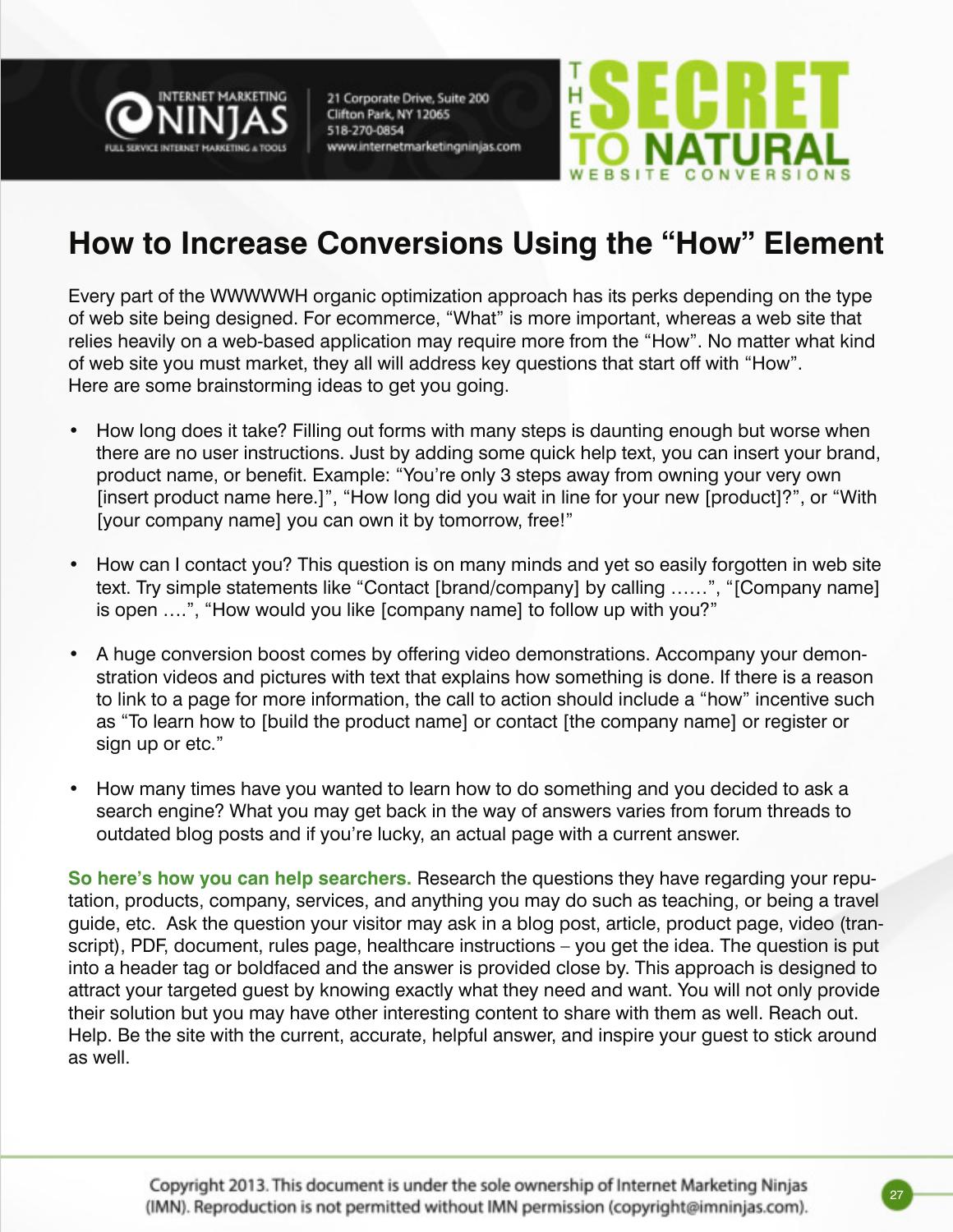



- Help your visitors visualize how your products look. I saw a site the other day that used models to show how the brand's clothing might look but **they took a brilliant extra step by letting users mouse over the model to see her measurements.** Wow. This is an incredible way to show how a piece will look and it helps customers make better choices. The downer was that it was a JavaScript pop-up display. A way to do this using text might even be making the content accessible and indexable. For example, "How does [brand name, product] look on a [describe the specs]?" and describe the answer in text.
- Help your visitors imagine how your products will make them feel about themselves or with others. Perfume sites are one type that must create a story to sell scents.
- In your homepage introductory content, answer important how-to questions that you know your visitors want answers for. Don't forget to address ALL your user types (mental models) when phrasing your questions and answers, and picking out your terminology. Remember that the best conversion triggers are those that are a direct soul-to -soul-like connection that happen instantly. Not everyone asks questions the same way.
- **This one is my favorite because I'm sorely lacking in the ability to picture anything. For** users like us, we will reward brands like furniture stores that show us HOW your couch will look in a tiny living room. A well-known designer fabrics company not only fusses over their product images, **but they have entire sections devoted to how to use their products to perform every possible miracle from bringing a chair back to life to creating the bedroom of your dreams.**

Another luxury site I like has the most exquisite bathroom décor and accessories that are totally out of my price range, but I "Pin" them anyway because a girl can dream, right? The only issue I have with them is in picturing how their products would look in my luxurious bathroom (in my other life in the Hamptons of course.) The lesson here is to create a mood and help your visitors imagine your products in use by combining content and pictures. Tell us a story. Describe how easy it is to do what you do.

Closely related are sites like jewelry and crafts, and even unique niche sites for collectors, bargain hunters, moms to be, car parts, any type of teaching topic and hobby sites. When you can explain how to do what you do in your content, chances are good your pages will not only rank but if you have social sharing options, you can increase your social signal to search engines.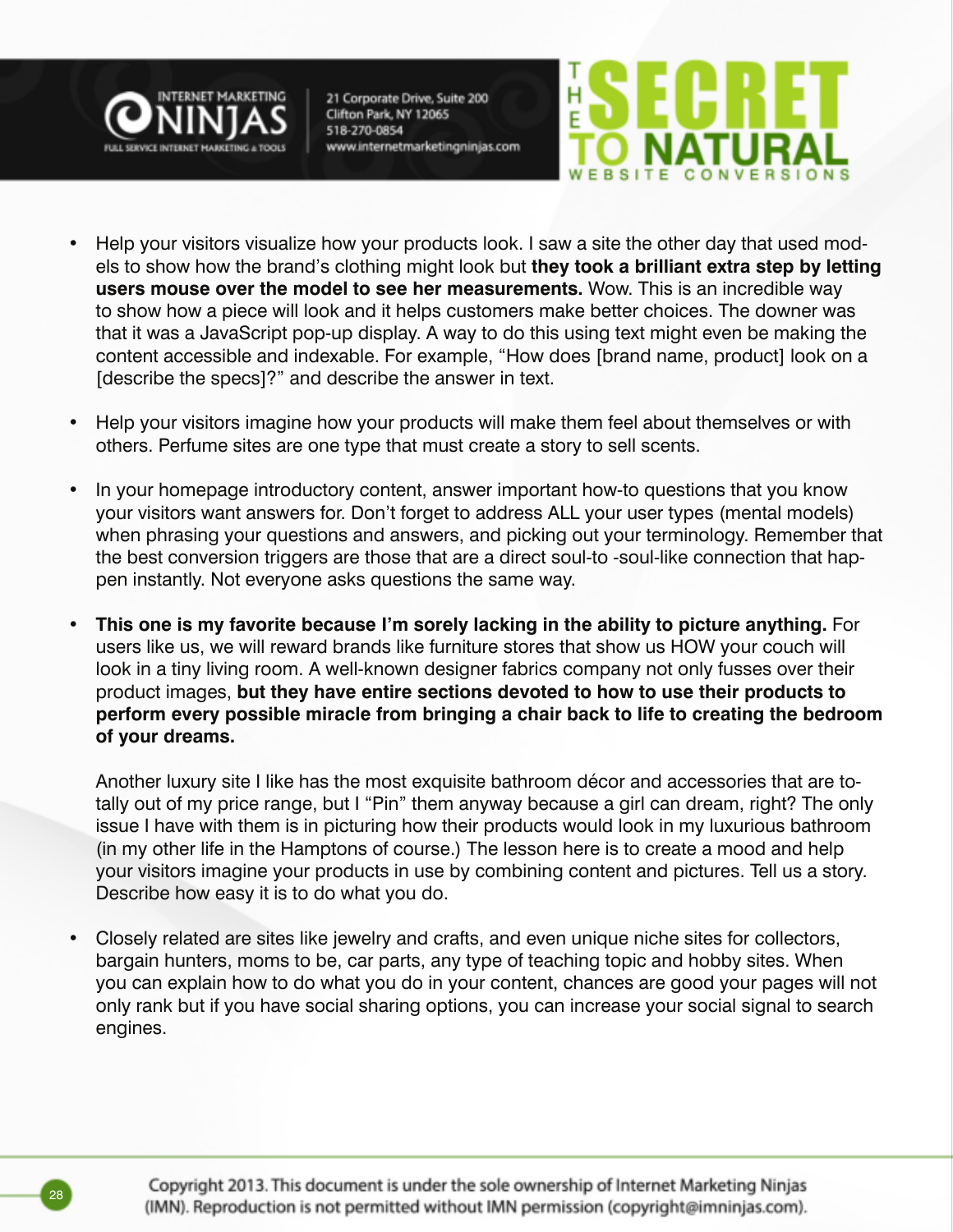



**Great idea from an artistic jewelry site.** *Videos are taken of the artist displaying and talking about their work. Not only are transcripts great text, but so is text on the page surrounding the lead-in to the video. Perfect for call to action!*

### **How Do You Want Your Coffee?**

There are all kinds of ideas to try and angles to stretch and pull. Take your cell phone's GPS navigation application for example. When you ask for directions, it may ask you several questions such as "How would you like your route?" and it offers options like no tolls, no traffic, fast or slow, etc. The developer knows their users want choices for how to get the information. A waiter may ask you, "How would like your steak done?" and you will provide the answer. **Take a cue from your world to get fresh ideas on how to help your site's guests make good choices.**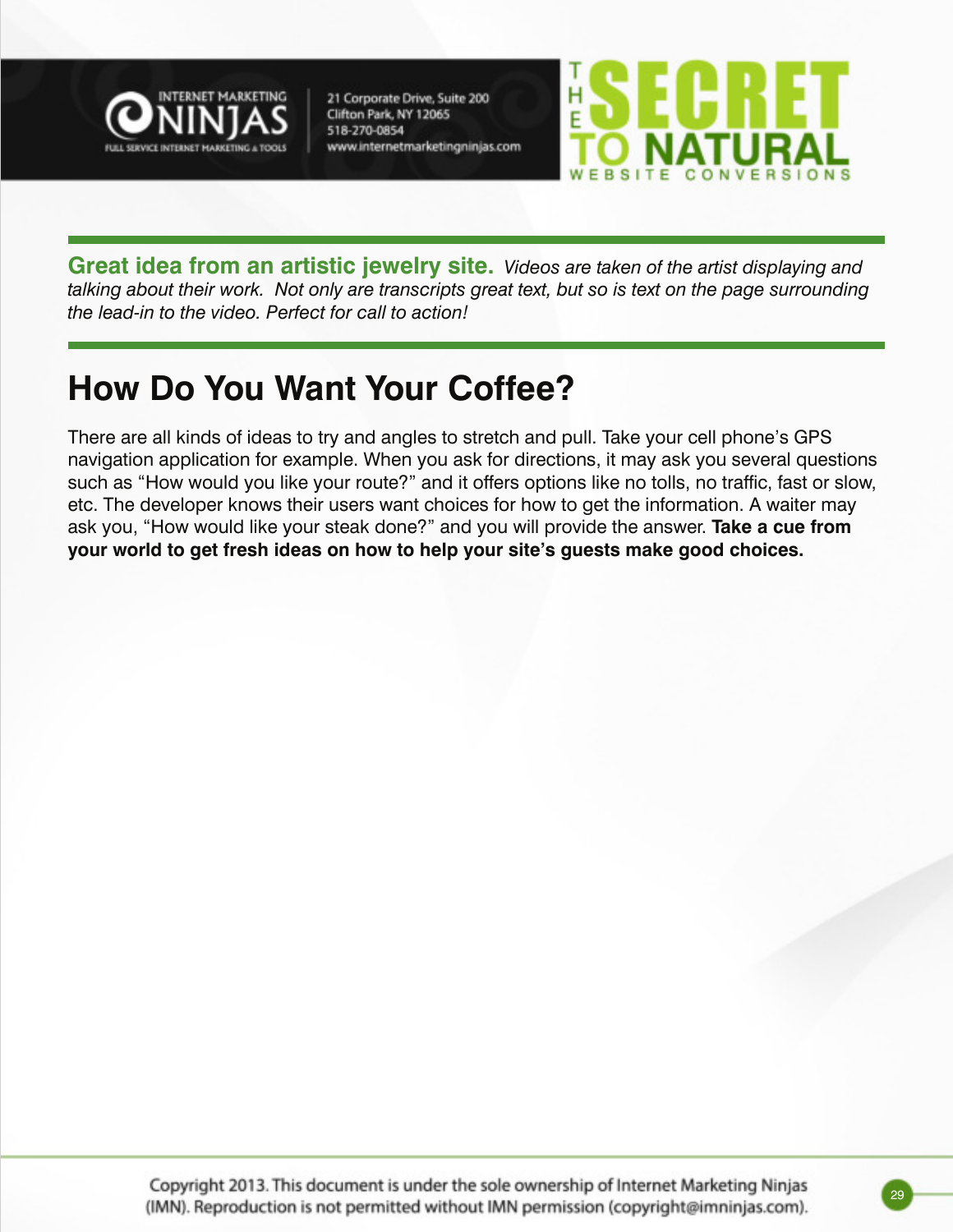



### **Wrap Up**

#### **Use your words.**

Now that you've learned that the secret to persuasive design conversions is text, where do you put it to appeal to both search engines and humans?

- **Start with your homepage** and put your company or web site name in text above the page fold. It amazes me how many web sites do not put their name on the homepage so that it is readable by everyone, humans and search engines alike. They may have it in their logo, or image-based navigation, or in an image heading. They may even have their company name in a low contrast gray colored tiny font text in the footer and believe we not only will find it there, but will remember it forever. We won't.
- **• Add your company, web site name, or top search phrase used to find you, in a text tagline or slogan underneath your logo**. A friend whose site I work on decided to muck around with it and removed the text tagline I had put in. To his amazement, the site no longer came up in searches for his best search phrase and this was because he took it out! Every page needs your web site name, company or brand in text above the page fold. This is not only needed for search engines, but it's important for people.
- **• Answer "What," "Why," and "How," questions on your category and product pages**. The opportunities are endless. Root levels that are easy for search engines to find and index (and hence, more likely to be displayed in tiered search results), are perfect for text optimization.
- **• Don't ignore the value of your Contact and About pages.** These pages are great choices for adding text about why you're competitive and who you, the staff, and the company are. These sections are call to action prompt goldmines.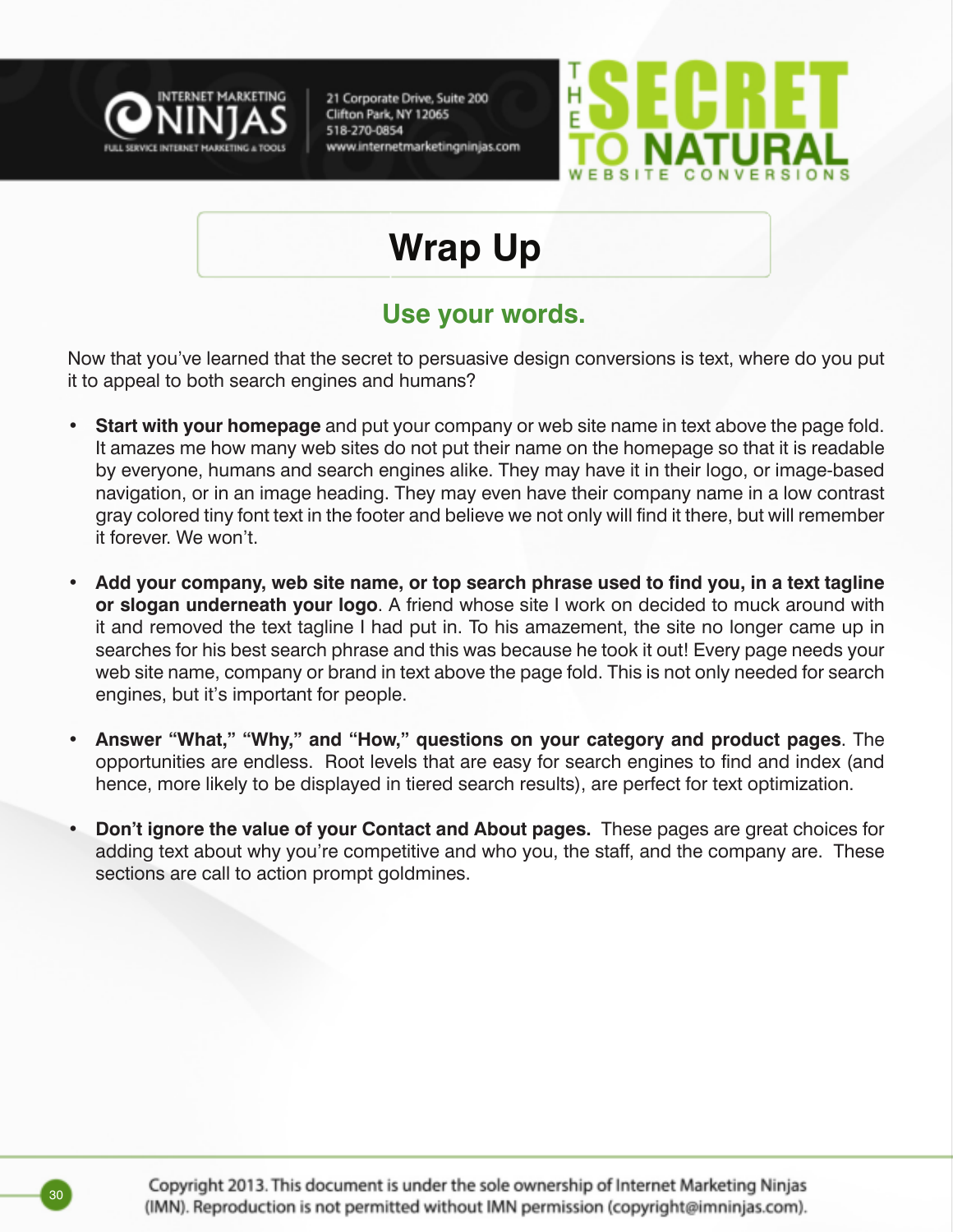





#### **The Human Behavior Element**

Everyone who visits your web site has a different way of taking in information. Our brains are different. Our reactions and decisions are based on an enormous variety of impulses and signals. Our ability to get to your web site can be just as varied and mysterious. **Some of your guests require assistive technology. Many searchers look up sites on mobile devices.** Both rely on descriptive text for usage. You must have page text that is visible, readable, memorable and motivating enough to keep search engines crawling and people reading and performing tasks. If you haven't held their attention, you haven't helped them remember your company.

**They can't refer you if they don't recall who you are.** 

### **Engage and Inspire**

- **Tell a story.** The reason for site abandonment is simple. There is not enough information to successfully complete a task or make good choices. The fact is, most designers are graphically oriented and adding text for people and search engines is cruel punishment. Your products may be the type that need a story or added details for making choices. Approach your site designer with ideas on how to tell your story. They can make the impressive pictures and choose perfect colors. You can write the details.
- **• Minimalism doesn't convert**. Are you an artist selling your paintings online? Chances are your site has a gigantic image or rotating show taking up the entire top half of the page, and that's it. Who are you? What inspires you? Where is your work presented? Do you have any events?

Your preference is likely to have one piece on a page with minimal text other than the name of the piece being displayed. This is not enough to sell it or even get people talking about it, and this strategy is certainly not begging for the attention of search engines. **Add a link to an additional page that contains a smaller version of the piece and tell its story.** Place a small contact form, along with some social sharing icons (especially Pinterest) so that visitors can share it. You will optimize that page for search and visitors rather than the one with the solo image.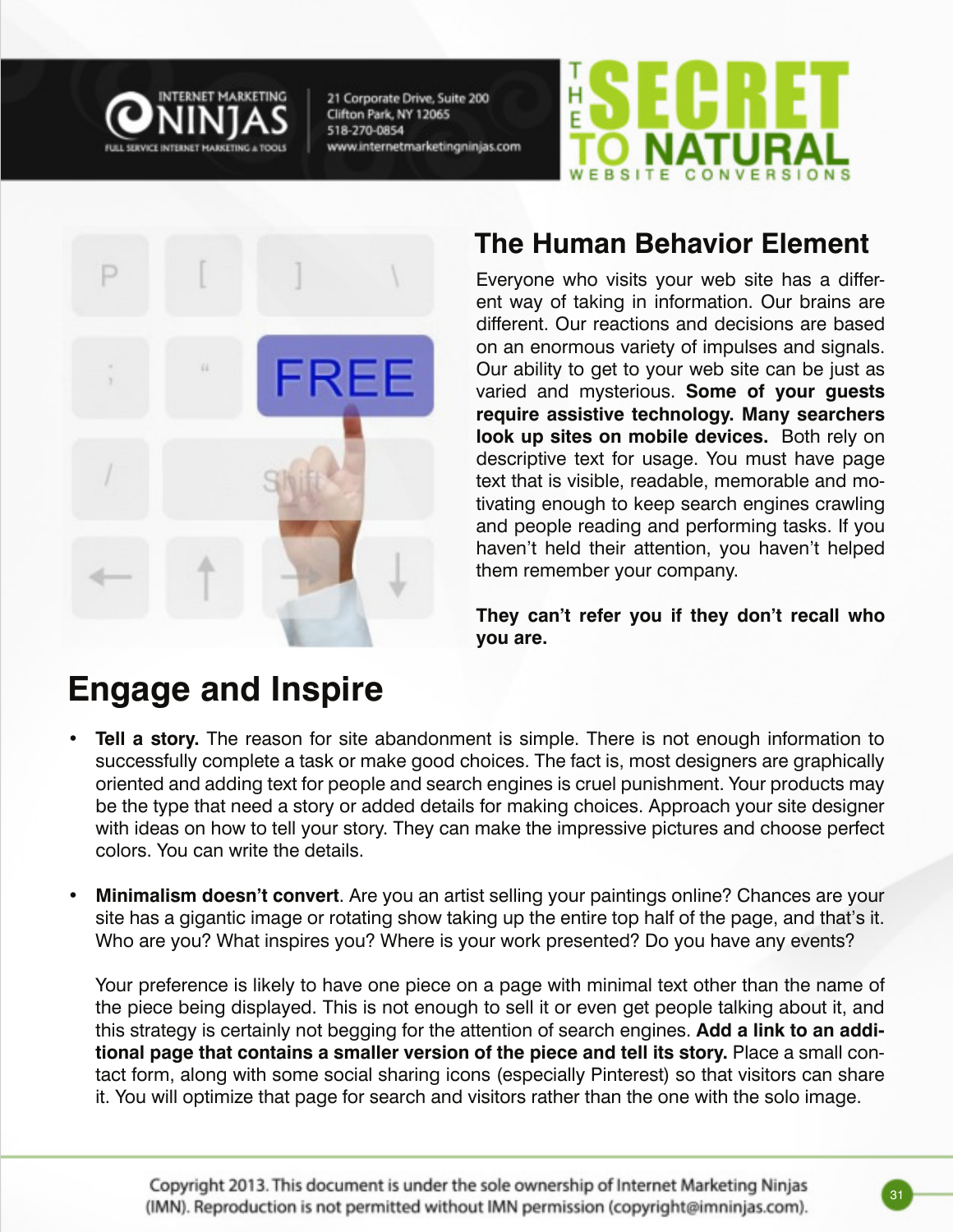



- Another approach for conversions text is **helping your site visitors visualize your products in use**. The ideas for this are endless. Your text topics come by understanding your target market in depth. What do they need to know about your products that images alone don't explain? How heavy is it? What are the ingredients? How many ounces in the bottle? Who made it? What country was it made in? How will your bathroom accessories look with white cabinets or marble counter tops?
- **Show off.** Expertise and credibility are commonly overlooked on all types of web sites. Here again you can inspire by telling a story about a recent award. What happened at the awards ceremony? Who was awarded from your staff and why? Do you have experts who like and use your products and services? Let them write about you. Invite them to share tips with your readers. If you sell products in the health field or natural healing genre, share your research. An entire page can be devoted to answering just one question on the safety of an ingredient or process.

### **Be There in the Engine**

Offer searchers a reason to go to your site by placing incentives to visit within the first text available on every page. Address specific target visitors by using phrases by which they refer to themselves or by adding the name of their profession. Optimize text by solving a problem for specific product names and serial numbers. Remove barriers to your text. The juicy part that your visitors need should never be at the bottom of the page after all the ads, images, sliders and distracting side bars. Every page chosen to convert must have motivational keyword descriptive text, navigation link labels, title tag, page description, and tagline. These are your search results hooks. When your visitors arrive, follow that up with more page text written precisely for each user type you are targeting.

In other words, you have placed the invitation in your source code, search engines found it and presented it in their search results. When your visitors arrive it's your turn to take over.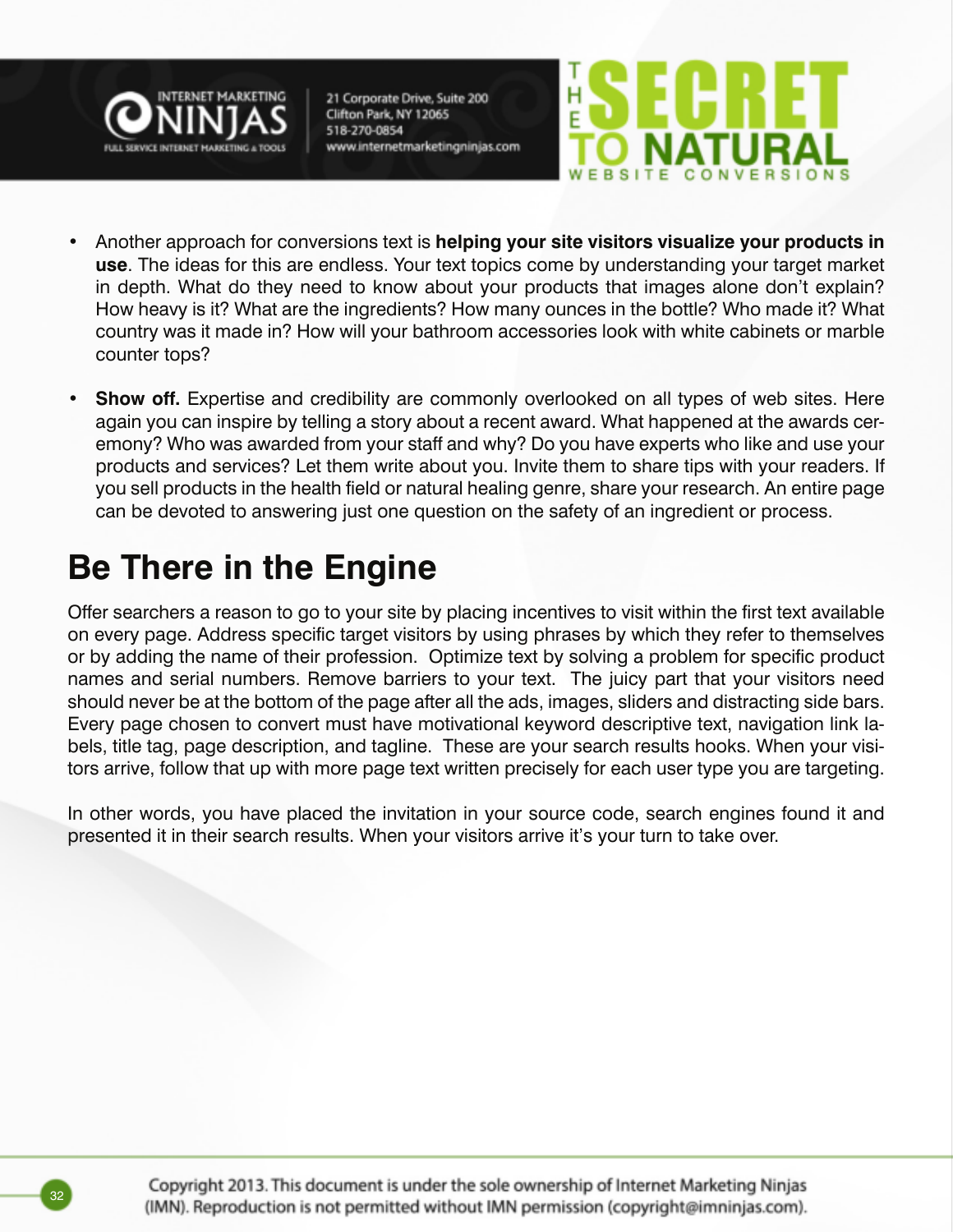



## **What Next?**

#### **Try these ideas.**

I hope I've inspired you to try out some new ideas. Some are easier to do than others. Many of them will be blocked by site owners who are afraid of change, or by brands that rely heavily on images and like it that way. They can also buy their rank positions but this doesn't mean their sites convert well, especially with today's mobile devices.

Try out some of the techniques. Create new funnels and goals in Google Analytics. Perform split A/B testing. What works for one web site may not work for your web site and this is so important to remember. We can't all be Amazon.

At Internet Marketing Ninjas we offer tremendous expertise in **organic SEO**, **usability, user experience, and persuasive design.** This is why many corporations hire us for new web sites and re-designs. We also test the web sites we work on and help clients do their own follow up tracking. You may discover that your techniques for improving conversions are off the mark and wonder why. To learn more about how Internet Marketing Ninjas services can benefit your website, please refer to: http://www.internetmarketingninjas.com

#### Don't struggle with this. Reach out for help.

The contact form at Internet Marketing Ninjas puts you in contact with a skilled salesperson who will round up your own personal team of Ninjas who are devoted to, and invested in, making your web site the success you want it to be.

Feel free to contact me: Kim Krause Berg, kim@imninjas.com

Hire your dedicated team: http://www.internetmarketingninjas.com/internet-consultant/